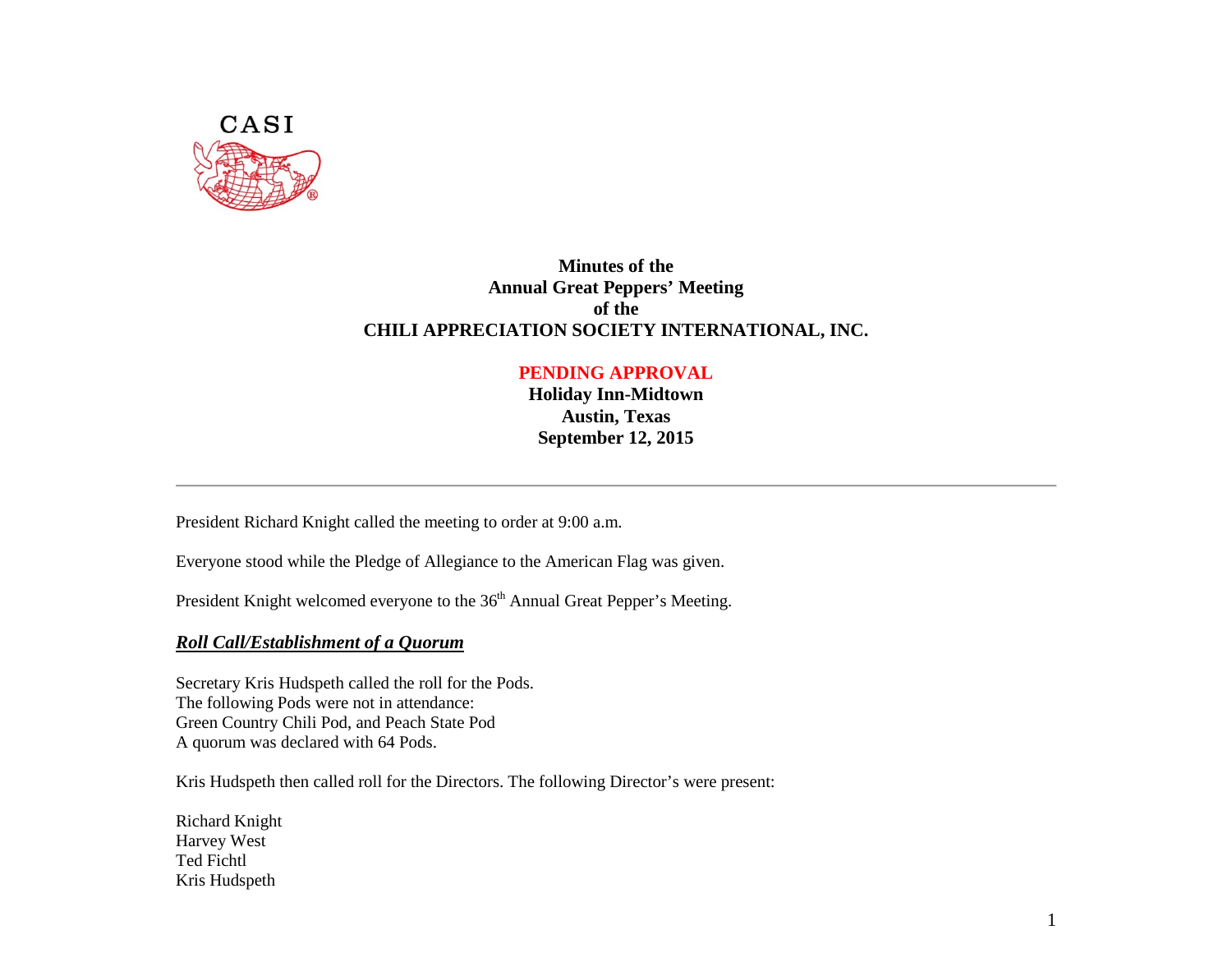Patti Meyers-Jones Cindy Noe Tim Collier Susan Armand Mary Ellen Gillen Robert Schrade

A quorum was declared with 10 Directors.

# *Call for Nominations Committee Report- Special Election*

Candidates declared for Special Election to fill a one year vacancy resulting from Jenny Windsor's resignation.

David Manske Patti Meyers- Jones

Ted Fichtl called everyone's attention to the By-Laws change passed at the 2014 Board of Directors meeting, on the Friday prior to the Great Peppers' Meeting, that you may vote for one candidate.

Earl "Who" Gorum (GP of Piney Woods Pod) asked why the By-Laws had been changed for elections with more candidates than open Director seats. Richard Knight informed audience that Larry Burruss petitioned the Board 60 days prior to the 2014 Great Peppers' Meeting to change the By-Laws.

Earl also questioned why the 2014 Great Peppers' Meeting Minutes were not distributed following the meeting. Ted Fichtl said that all minutes were sent out following the 2014 GPM and a second copy was sent 45 days prior to the 2015 GPM.

Renee Moore (GP of SOT Pod) asked that all Great Peppers' be made aware of any By-Law changes in a separate notification other than Meeting Minutes.

Ted Fichtl made a comment that a discussion was held during the Town Hall discussions on Friday in regards to communication from the Board of Directors. Ted said it will be a priority that we disseminate information effectively, and quickly, following all meetings and that Great Peppers' cascade the information down as effectively.

Motion by Richard Knight to recess while Special Election votes were counted. Seconded by Kris Hudspeth.

#### **Motion Passed:** *Unanimous*

Motion by SAP CASI to reconvene and announce newly seated Director. Seconded by Piney Woods Pod.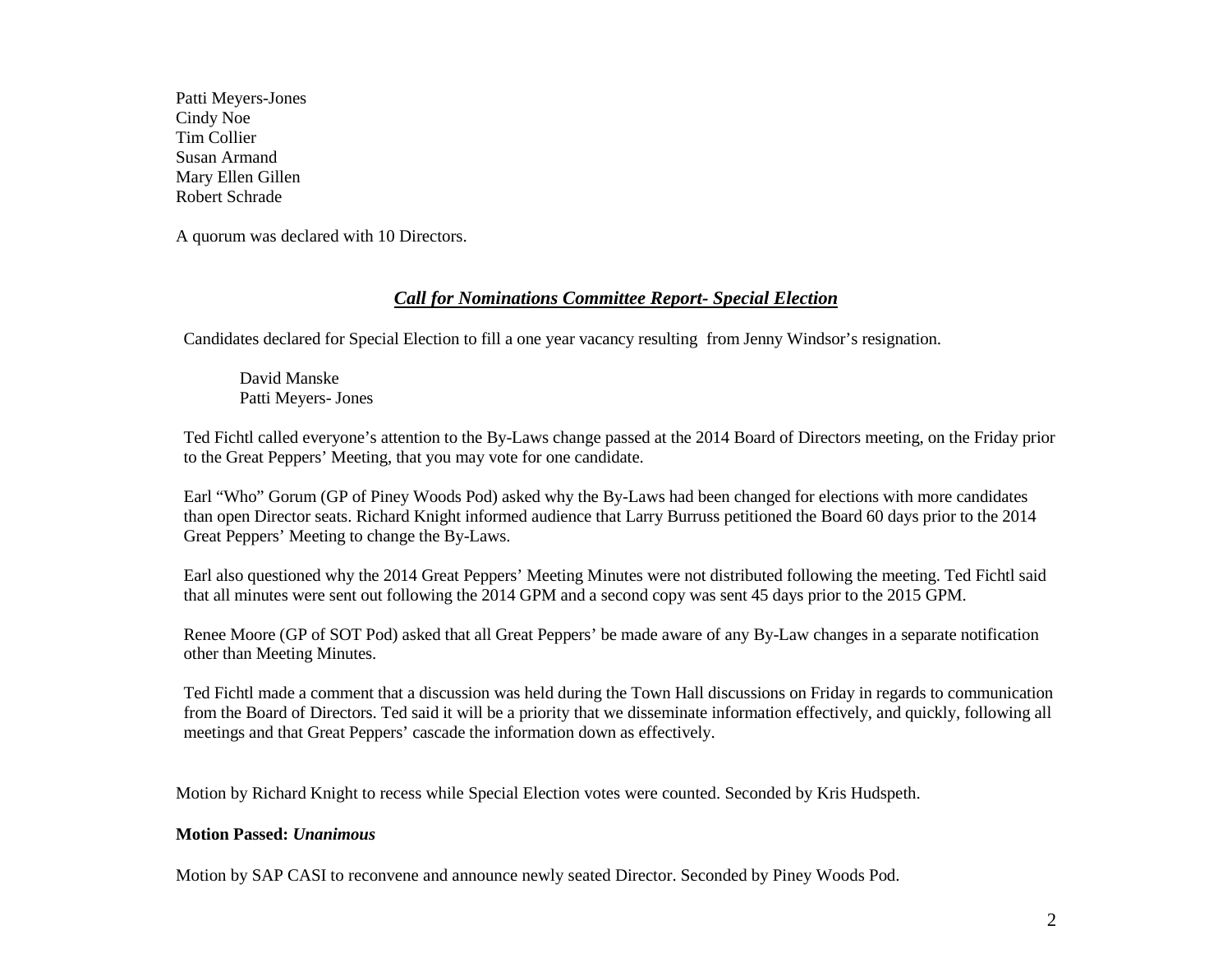#### **Motion Passed:** *Unanimous*

Results of the special election: David Manske was named Director, filling the remaining one year of Jenny Windsor's term.

# *Credentials Committee Report*

Credentials Committee reported to the Board of Directors last month that the ChiliMAC provided all required paperwork that meets all of the requirements for consideration of being sanctioned as a new chili pod. Potential Great Pepper Kit Rudd said that ChiliMAC is based in Virginia and draws cooks from Maryland, Virginia, and Pennsylvania.

Motion by Piney Woods Pod to seat ChiliMAC as a new CASI Pod. Seconded by CASINova.

#### **Motion Passed:** *Unanimous*

Ted thanked the Credentials Committee: Tom Klug, Rick Thomas and Erik Ackerson.

The Committee recommended that all pods have their voting delegates seated. Actions to be taken from the 2015 Pod reports is to put Peach State and Green County Pod on probation, and the Board has agreed to adopt this recommendation.

Motion by Gladiator Pod to accept Credential Committee Report. Second by SAP CASI.

#### **Motion Passed:** *Unanimous*

# *Approval of Minutes of 2014 Great Peppers Meeting*

A copy of the Minutes of the Great Peppers Meeting held in Irving, Texas on September 6, 2014 was in the booklet. Motion by Thousand Trails-Lake Whitney to approve the 2014 Great Peppers' Meeting Minutes. Seconded by Concho Valley.

#### **Motion Passed:** *Unanimous*

### *New Quorum*

ChiliMAC was called and added to Pod Roll Call. New Quorum is 65 pods for the remainder of the meeting.

David Manske was called and added to Directors Roll Call. New Quorum is 11 Directors for the remainder of the meeting.

# *President's Message*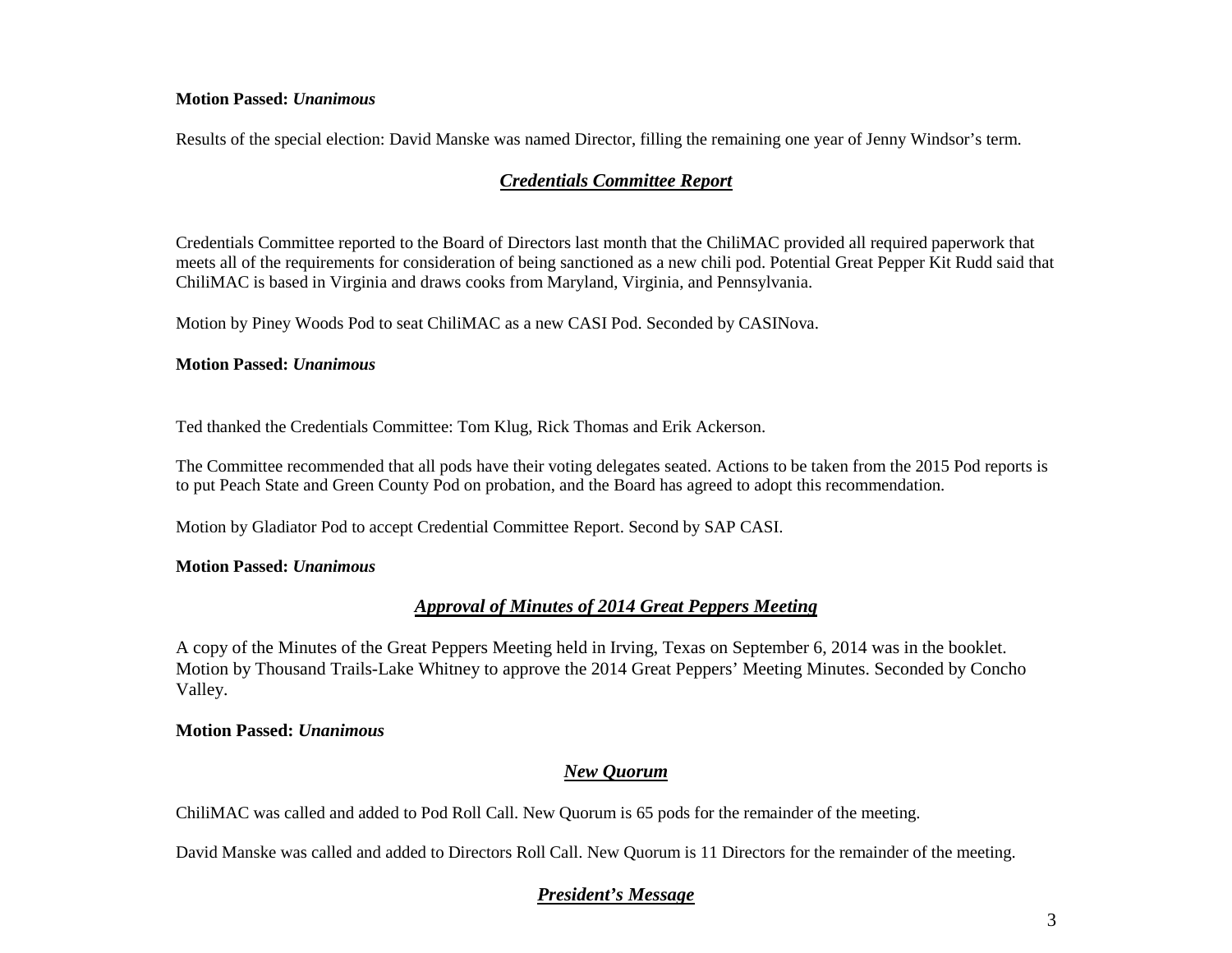Richard Knight presented the President's Address. In 36 years, CASI has grown from 9 pods to 65 pods. This shows that we have grown and we are still viable. Richard presented two questions for the body to consider: Will my pod be here 10 years from now? Will CASI be here 10 years from now?

Our local pods are the backbone of this Organization and if we succeed or if we fail, it is because of the people in this room. How can we ensure that we are here ten, fifteen, or fifty years from now? The first ingredient is what has made us successful in the past and what will carry us forward is *chili, charity and fun!* CASI cooks are the best cooks because we practice every weekend, we travel more, and we compete more than any other organization in the chili world. The CASI organization is respected for their work with local charities and their passion to help others in a positive way with every pot of chili cooked. Yesterday the Board voted to make that our mission statement. Fun, we are family and we have fun, let's go out and invite other people to have fun with us. The CASI method of fair judging and fair qualification for TICC has been maintained for many years, and works like a compass guiding our promoters and cooks through our chili world. But a compass is useless without someone who knows how to read it and how to guide others down a specific path. The second ingredient is volunteers. As I said the back bone of an organization like CASI is getting a new growth of volunteers. Everyone sitting in this room started out somewhere as a volunteer, either at a local cook-off or in a Pod itself. Volunteers speak from the heart. They are the ambassador for your pod and our CASI organization. We must see volunteers as more than a source of free labor or membership dues. Today and in the future CASI needs more volunteers. I truly believe our volunteers are the glue that hold your pods and this organization together and it will be that energy that takes us into the next 50 years. Don't ever question the value of volunteers, remember Noah's Ark was built by volunteers, the Titanic was built by paid professionals. The next ingredient is adaptability. CASI has been lucky in the last 3 years to retain a core group of sponsors that believe in our organization and believe in our mission. This sponsor pyramid will change, just as we have seen in the last two years. Their business will change, they will get new owners, new management and reorganization. CASI must adapt to the changing business environment and realize the way that we have approached sponsorships in the past needs to change. We need to refocus and grow the bottom of that pyramid by building new relationships with smaller groups and new businesses and grow with those groups as our current sponsors have grown with us. We need to move to have more sponsors. I challenge the pods to look for those small businesses in your area and let the sponsorship committee know so we can help grow that sponsorship. The smallest sponsor at your cook-off might be the next large CASI sponsor. As our sponsor base grows, our leadership group must handle and support these new companies as they grow with us. This leads to the next ingredient, leadership of change and communication. As Ted said we heard you yesterday, we need to communicate more. Pod leaders and Directors are people that must make this organization viable by constantly finding ways to improve procedures, not necessarily adding new ones. Sometimes the old KISS theory works. We need to constantly find new volunteers and find ways to engage with these volunteers. I see a lot of old faces in this crowd that has grown with me through the years and there is a lot of experience in this room to pass down to our new volunteers and new energy. I ask all of us, is it time to pass that baton to our new volunteers? I have found in this world that wet babies are probably the people in this world that like change. But to make this organization viable there must be constant change. Some changes will work, some will not. It is easy sometimes when a new idea doesn't work to be sidetracked by gossip or by opinions on why an idea didn't work or to point fingers as to who is to blame it didn't work. We all need to concentrate on the positive things that change rather than the negative. As the organization goes through these changes we should not dwell on those that divide us but we should revel in those that unite us and make us a better organization. We have all the heard the old saying there are 3 kinds of people, those that make things happen, those who watch things happen, and those that say what the hell just happened. I leave each of you today with a challenge. Be the change that you want to see in this organization and if you can't be the change, get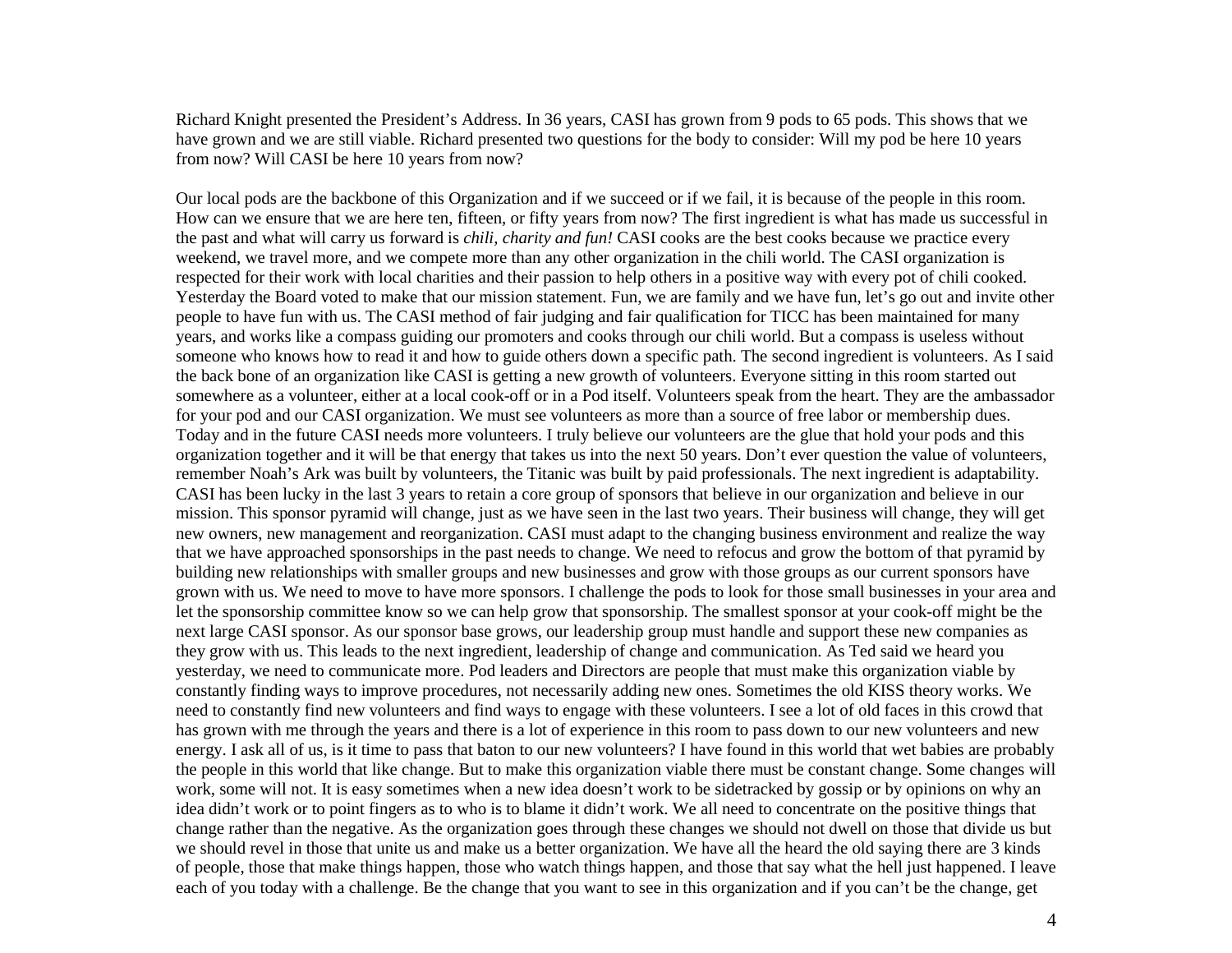out of the way and support those people who are. I won't be here 50 years from now, as most in this room, but I want our legacy to be here 50 years from now. Thank you for being here today, and thank you for being a part of that change over the last 36 years. Let's make this organization the greatest sanctioning body there is in chili today.

### *Regular Election*

Ted Fichtl discussed that we are going to go ahead and pass out ballots for the regular election. Ted informed everyone that candidate applications could be found in the GPM Book.

The candidates are running to fill 2 two year terms and 2 three year terms. CASI Bylaws V.5.2.a will be used to determine the term of service.

New Candidates

Keith Longabaugh, Don Hoy

Incumbent Candidates

Kris Hudspeth, Susan Armand, Patti-Meyers-Jones

Ted asked all delegates if they would prefer to wait until after lunch, and the consensus was to pass out the ballots now and announce the results at the end of the meeting. Ted also mentioned that the By-Laws say that you may vote for no more than four candidates.

Ballots were also passed out for Great Pepper of the Year candidates.

The nominees are:

Candi Knight Carrie Kinnison

# *ED Report*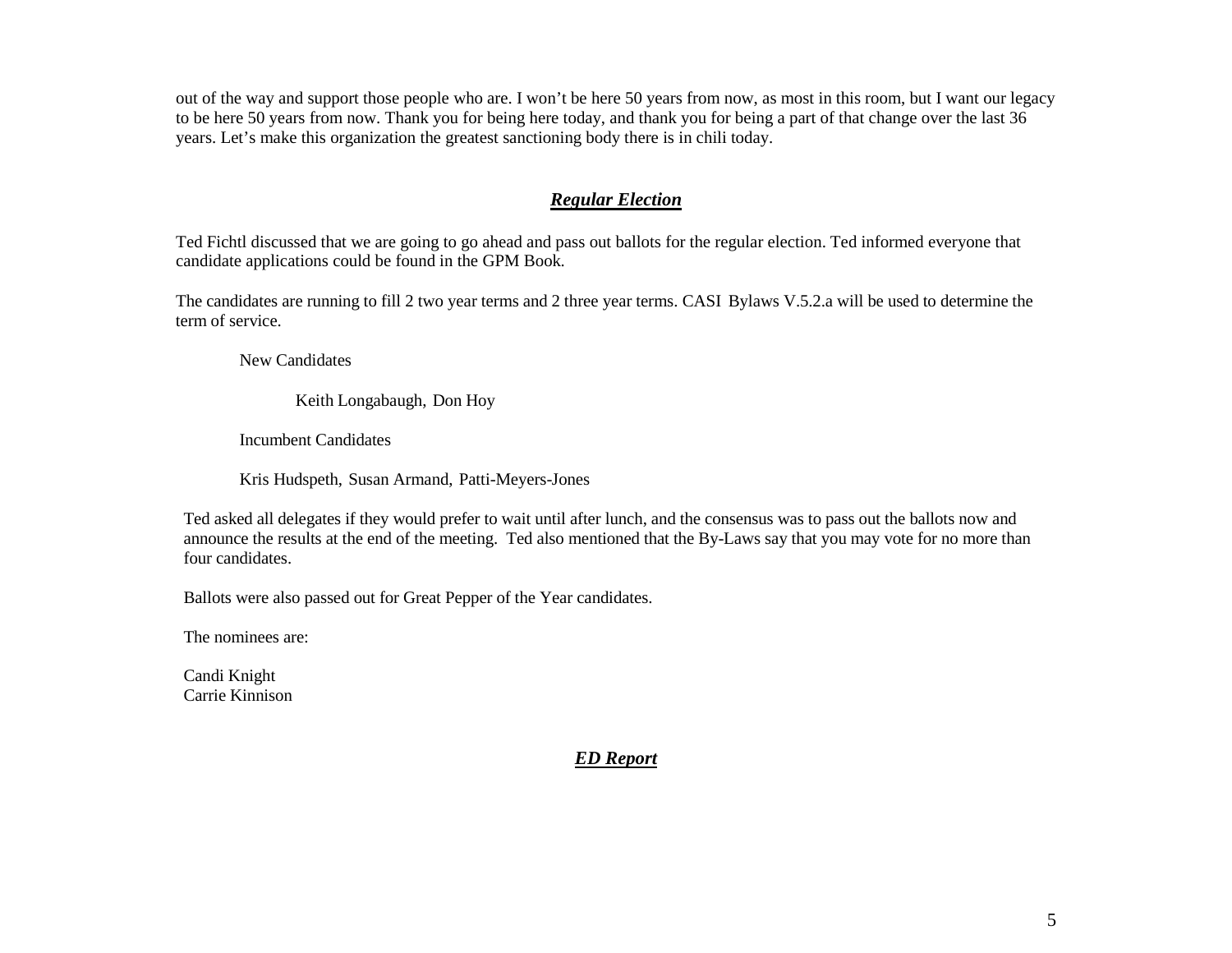#### 2015 ED's Report

#### "As the Chili World Turns"

This year has been like a TV Soap opera for me, there have been heroes and villains, marriages and divorces, things similar to court cases, and very few things have been similar to a beautiful four part harmony. Not withstanding, I think this has been the most enjoyable and gratifying job I have had in a long time. Some might say I have been too divisive, some say I have been too much of a good time Charlie, but I have had a great time doing this job. It is very clear to me that misunderstandings are still abound. We are a 501(c) 3 organization and we must abide by the law. Like it or not there are things we must do with our money, there are things we can't do with our money, there are reports we must make about our money. The good ole days of running CASI as a collection of backyard cook-offs is long, long gone. In reality if we try to bring that back, things might look good over a stove, but things could really unravel quickly. One of the big misunderstandings I have encountered this year as ED is who makes up the rules. I can't tell you how many times I have received messages asking "when did you make that rule, why did you make that rule?" The Board and the ED don't make the rules, the people who make the rules are seated out in front. This is done every three years and we, the Board of Directors, are required to abide by those rules. There are times when there are ambiguous aspects to those rules and in cases like that, we have committees that the Great Peppers have also approved to help us adjudicate that. Not everyone likes what comes out of those committees, but some times they can make everyone really, really happy. I would also like to point out to you that the Board of Directors are required to annually sign a Board of Directors Code of Ethics. These include conflict of interest, how we should use compensation should we receive any. We are bound by law to behave responsibly, execute our business mission responsibly, and be fiscally accountable. I think you will see in the financial part of this meeting, this year there has been a great deal of fiscal responsibility and accountability and we can't always make everyone happy. I can't tell you how much time was spent deciding polo's or no polo's, and at what price, and then the issue of getting competitive quotes. The decision was made to purchase polo's with the approval of the entire Board, with pockets. We made lots of progress, we have the CASI store. We were probably too conservative with how we started the store, because we were conscious of money. What is in the store is the reflection of the survey that was sent out prior to the store opening. Our plan is to revise and restock the store on the basis of the returns of the purchases made versus asking for more money. As it stands right now we have had about \$2,600.00 in sales and that is against the initial inventory cost of about \$6,700.00. Susan Armand and Kris Stewart have done a fantastic job with the management of the store, inventory control, and budget analysis. There has been a lot of discussion about how effective this Board is, I have received over 150 emails this year saying the Board is divided and you only disagree. Nothing is further from the truth. Of the many votes that were taken this year by the Board, there were two or three that were less than super majority. To me this is an instance of the Board getting business done and moving things down the pipe. There seems to be some concern about our telephonic Board calls, being described as secretive. I have probably screwed up by not getting information about those meetings out fast enough and I will fix that. There is certainly nothing secret about them or any intention to keep them secret. The email votes that are a result of those calls are published into meeting minutes and affirmed face to face at Board meetings after the fact. The point I am trying to make is we are CASI cooks, we are volunteers, and we have no incentive to hide things from you. I have never heard anyone on this Board say we need to keep that under tabs. I would also like to say it is really neat when someone says you will have to answer to the Great Peppers, I feel very comfortable with that. I am going to ask you Great Peppers out there to do us a favor too. Don't wait until the Great Peppers meeting to raise your questions or air your pot shots, take them all year round. That is the only way that we can get better and improve month to month and action to action. We made some big leaps. One of the big leaps was Cooking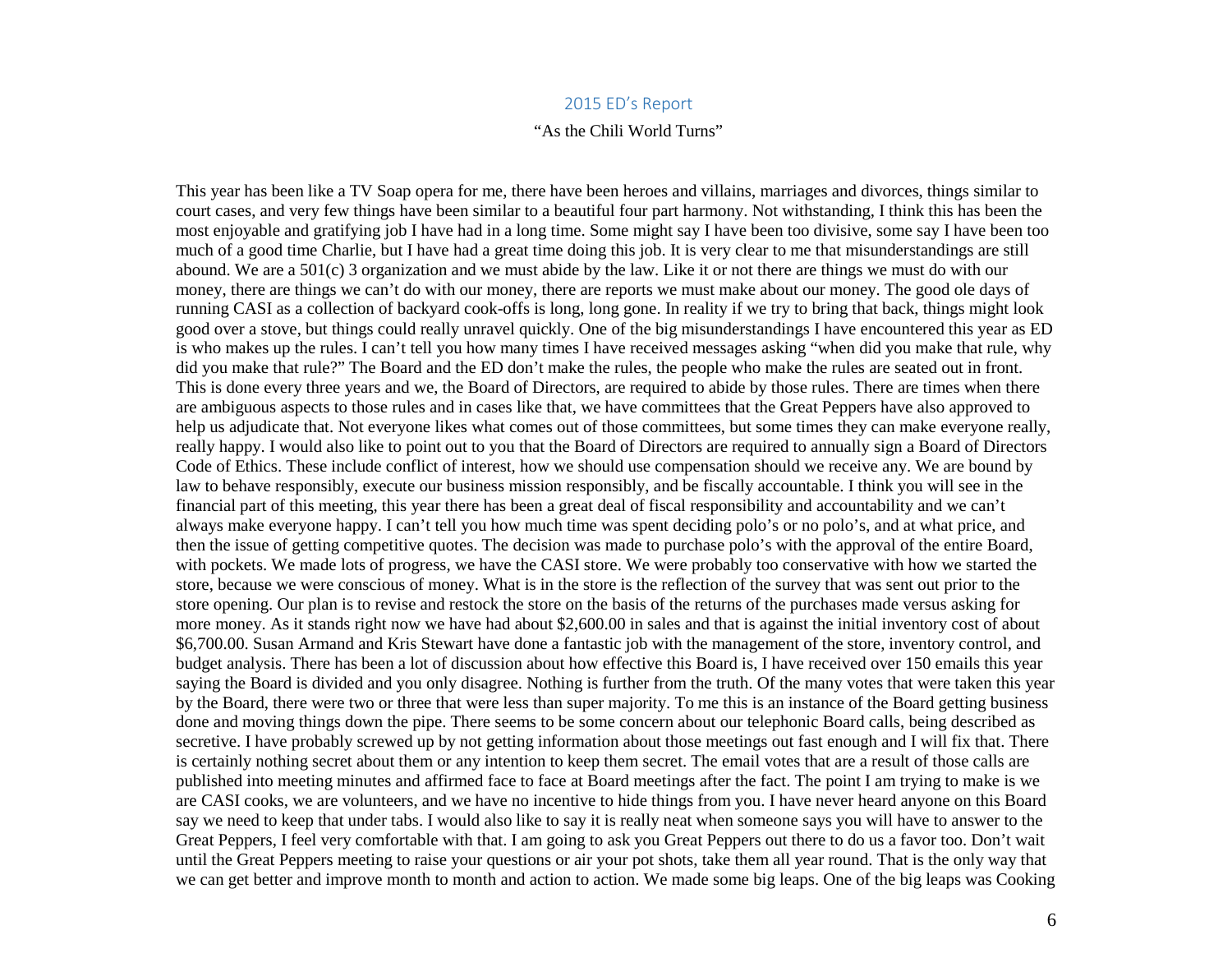for CASI. This was an idea that was born in the ranks of the Great Peppers and is gaining impetus in the ranks of the Great Peppers. I think this is outstanding. The energy and creativity going around to create ways to raise money at these cook-off is totally exciting. We have done extraordinarily well with sponsorship. Richard has spent numerous hours putting together this team of sponsors that will hold us together for many years. Thank all of you who are members of Friends of CASI, thank all of the Pods. There was a significant uptick in the support of Friends of CASI. We did have a couple of setbacks that we are working on. We have a lot of rules that are ambiguous, we have a competent and experienced Rules Committee that is going through and providing additional information on how to implement and enact those rules so that the ambiguity goes away. There is also rule ambiguity, in the sense, of where do the roles of Great Pepper and Regional Ref start and stop. We are going to be putting out information to help clear that up. We need volunteers! We need volunteers at TICC at the gate, bar, and Friday events. Finally, this Board is not the repository of all the good ideas in CASI. Ted asked Jim Stateczny to present a special message.

### *Message from Jim Stateczny*

About 8 years ago, Guy Smith, Mike Strack, Myrl Coultas and Preston Shaw came up with an idea to form a group called the Apple Dumpling Gang, and I was to be the Grand Poohbah. I told them I wasn't interested, and they keep talking and talking and finally I agreed to it with the understanding that I had the final say on everything. This started out as a joke. It was setup for us old directors to get together, shoot the bull, and have some drinks. We are not secretive, we are not coercive, we are not anything. We are just a bunch that have a hard time finding the time to get together and have a cold adult beverage. This is all the Apple Dumpling Gang is. No more, no less, no matter what else you have heard. Ted sent me an email with some challenges that he wanted me to get with these members and come up with some answers. The questions that he posed to us are very simple. They look at the state of our organization. Look around folks, we are getting old, and we don't have the energy that we once had. The organization is starting to reflect that. What can we do to regenerate that and get the juices back flowing? We are fighting the same battle that every other membership organization fights. We are dying. Membership organizations are not a popular thing any more. Back in the 60s and 70s all we had on the TV were NBC, ABC, and CBS. Today we can do anything with our cell phones. My kids, your kids, are not interested in CASI. How do we turn that around? How do we make this organization something that will start to grow? Somehow, some way we have to get them back involved. Now us old people, we don't tend to leave real easily because we don't believe that our replacements can do things to the level that we have brought this organization up to. I am guilty of this. I didn't want to leave, but it was time. It was time for me to retire from CASI and let the new leadership take over. It didn't go as smooth as it could have, it could have gone without feelings being hurt, but that's the way things are. My grandparents, when they left the organizations that they built, left the same way. They don't understand the history. We have to find a way to make our chili cook-offs draw attention to themselves. When I started cooking chili in the late 70s and started putting on cook-offs in the 80s, it was a job. It was a job to take your event, schedule around other events, and round up your sponsors with the goal of spending no money. Once you did that, the event was guaranteed success. People ask what is wrong with showmanship. I will tell you what is wrong, I don't like playing my accordion to a wall. People that do showmanship like to hear applause when they are done doing their show. How many cook-offs do we go to today that is just the cooks? Nobody else is there, and that is what we have to change. Is it an easy thing to do? No. Do we have the answers? No. These other membership organizations, the Elks, the Lions, are fighting the same problem. It is my opinion, and the opinion of the Apple Dumpling Gang, that if we can bring the energy back to chili cook-offs that we can actually bring the organization up to the next level. Now that is not an easy thing to do, and it doesn't guarantee success. What do my kids like to do? Healthy, we have to be healthy, we can't sit around drinking beer. One of the things that some of you might not want to hear, but this is the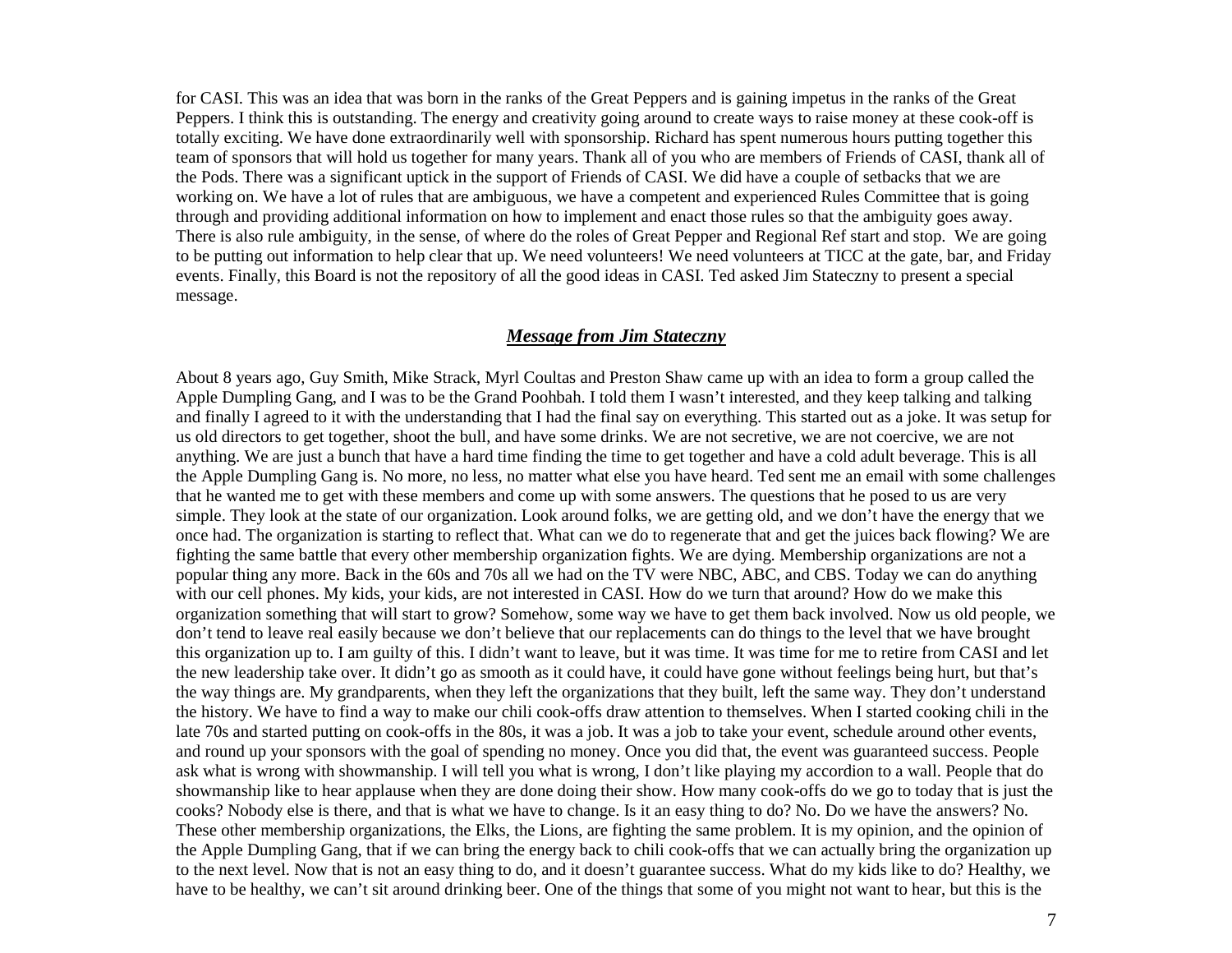type of bullet that we are going to have to bite. When I first started putting on chili cook-offs, and I had the big show team, you had to have 25 cooks to have a chili cook-off. That is a lot of work, ladies and gentlemen. In the late 80s that was dropped down to 15 cooks. How many of our cook-offs have a total attendance of about 30 people, and that includes the 15 cooks, a couple of spouses and friends that you can con into coming to judge. That doesn't get the excitement, and that doesn't get the public's attention. Chilympiad, my first cook-off, Chilympiad, had 625 cooks! That got your attention, ladies and gentlemen. What do you have today? TICC, folks, we are losing it out there too. Back when I was a Director, day admissions was how we made our money. Back in the days when the gate hit \$32-34,000, that was great. This year we hit \$36,000, that wasn't so great. Why, because we were charging \$15 a head and this year we are charging \$40. Attendance is going down there too. It's all about show, about big show. We have to figure out a way to get big show back to our chili cook-offs and back into the organization. We have to figure out a way to attract 20 year olds, 30 year olds. My two kids are 37 and 39. Dad, we are not interested. You see where I am going with this. All of us people here, we have been here way too many years. We have to get the younger people involved. We have to find a way to bring that energy and excitement back into the world of chili. We talk about what we charge, we don't charge anything. Look at our competitors. They don't charge double, triple, or five times what we charge. They charge 30 times, to cook chili. One of my friends made a comment last night, it's about time the CASI Board of Directors stops nickel and diming the chili cooks. How many times have you heard that chili cooks have to pay for everything? It all comes down to attendance. If we had more attendance, we could raise more money, and everything would work out. Ladies, and gentleman, I am going to leave you with that right there. I think we all know what the problem is. It is up to each and every one of us to fix it and put the energy back into cooking chili.

#### *Treasurer Report*

Richard Knight presented the financial report with Mary Ellen Gillen. The financial reports were included in the back of the GPM book. Richard presented a comparison summary of 2013-2014. Total assets was \$503,000 compared to \$500,000 in 2013. Our total liability is \$0. As an organization we should be very proud that we have no liabilities, we own the Ranch and have cash in the bank. One way to look at it is, wow we have a quarter of a million dollars in the bank. If you look at the \$250,000 that we have in the bank, about \$135,000 is the Scholarship account. As a 501(c) 3, by law, we can only use that money for scholarships. If you take that out, the \$250,000 minus scholarships and the roughly \$85,000-\$95,000 in administrative costs, is basically our Life Member Reserve fund. This is our savings account. Just like in our own bank accounts, some times we have to dip into that and take money out. This Board is trying to pay that money back and replenish what was taken out the last 3-4 years. Mel Fitzhenry asked if we could break down the reasons why there was roughly \$50,000 that has been taken out of the Life Reserve. Richard said that if you look back at the 2011 fund balance, our total assets in the bank was about \$300,000. The money spent for outside expenses, like TICC, if we don't have the profit at TICC, then that money has to come from the General Fund to cover it. In 2012, the net cash increase, meaning that we spent more as an organization than we brought in income was -\$53,000. 2013 was -\$18,000. In 2014 we said wait a minute we have to stop the bleeding and the net cash increase was +\$17,000. The net cash difference between 2011 and 2014 was \$54,000. Mel asked what caused this that is a huge amount of money. Richard said, like Jim just said the gate is down at TICC, and this Board was not the Board of 2012 and we have not gone line by line to find out why. This is what is today, this is what we are reacting to today, and this is how we are stopping the bleeding today. Mel, I can't answer that unless I go back line by line. One of the biggest factors was the doubling of insurance. We went from about \$14,000 to \$25,000. That was one of the things that we had to change in 2014, where we increased from the initial \$1 per cook to \$2 per cook, per cook-off to bring that around. You will see that the net cash increase from 2014 to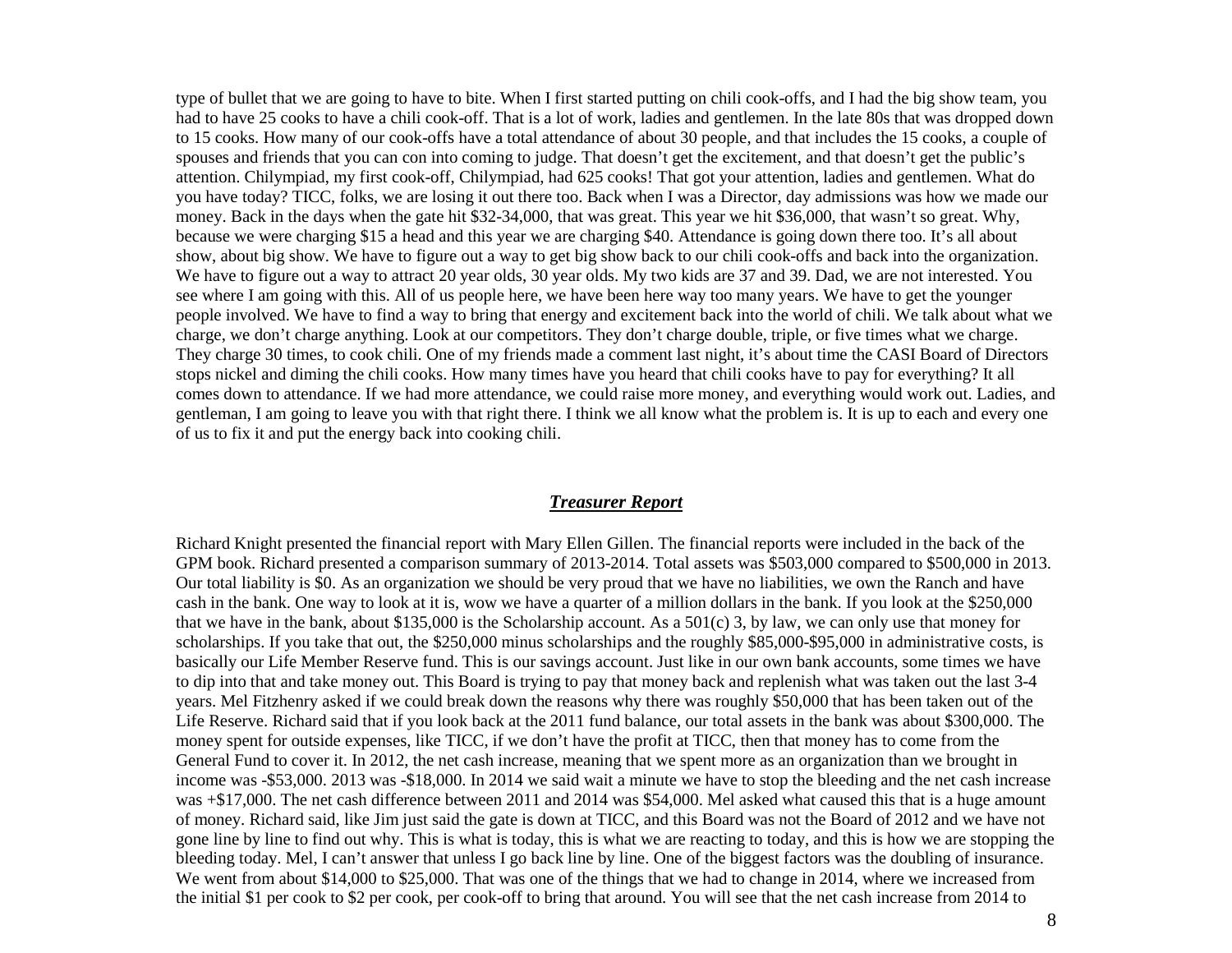2015 will be better. Richard then went over the line by line comparison from 2013-2014. TICC Numbers: Friday events generate no revenues, all revenues go to the scholarship fund. Expenses for Friday events are underwritten by sponsorships. Bar sales in 2013 lost \$3,900. In 2014 our bar expenses went down and we had a profit of \$6,600. This resulted in a two year swing of \$10,000. Our stores had an excellent year, with a net profit of \$10,000. In 2013 we lost \$3,300 in the stores. Mel Fitzhenry asked why on pre-order wine sales we have a revenue of \$14,243 and expenses of \$15,532. How do you have more wine purchased than what you have pre-orders for? Richard said that this goes back to the last 2-3 years. We try to compare what Jim Ezell would order, which was generally more than what was pre-ordered, because we would usually sell it. We are going to put in a cash register at the main bar this year to track individual sales. Mel asked what the product cost of \$11,745. Kris Hudspeth said that this was soda, water, and beer cost for the bars. Mel asked if we only made \$1,000 selling beer and soda at TICC. Kris said that the beer, soda, and water cost was for both the main bar and Krazy Flats. The revenue from the bars was \$19,000 in revenue combined. Participation related, what we are spending for the participants. We have no revenue coming in here. In 2013 we discussed the possibility of a Gate Fee and decided that was not a good idea. What we spent on jackets, shirts, champions travel, and stoves was \$25,000 in 2014 compared to \$27,000 the year before. In other TICC related expenses and revenues, we have vendors for \$2,700 which was down. The horseshoe tournament brought in \$260 versus \$206 in expenses. We have decided not to continue the horseshoe tournament in 2015. Gate this year brought in almost \$36,000. In 2015 we will be offering one day armbands for \$20.00, and we will have different color armbands for each day. The 2013 gate was \$39,000 but we spent about \$6,500 in radio spots in Midland/Odessa and Hobbs, NM which had little return on investment. Compared to expenses, our gate was up a little in 2014 over 2013. Entertainment costs for 2014 were \$5,400 versus \$6,800 in 2013. Thank you to the Pods for the contribution to the Porta-Potties last year, this brought in \$2,900.. Security was way down, the \$10,000 in 2013 expenses actually had some roll over from 2012. In 2014 our cost was significantly reduced by using off duty officers versus a private company. In 2015 we will be looking to reduce this cost even more. If you look at total TICC other expenses, we had expenses of \$67,000 in 2013 and expense of \$44,000 in 2014. Our revenue stayed consistent year over year but we significantly cut our expenses. Mel Fitzhenry asked why we are spending \$3,565 in winner's travel when we are in a financial crunch, and why wasn't this looked at during the budget cuts. We are trying to repay the \$50,000 and we need to consider cutting this for a few years until we get into a better financial position. Ted Fichtl mentioned that a lot of this travel is tied with cook-offs for a lot of our major sponsors, and we get a lot of positive publicity out of this travel. Vickie Childers asked exactly where our Champion has traveled. Jason Goains has traveled to Minden LA, Orlando, TX Open, TX Men's State, Choctaw, Route 66 MO State and will be going to the Woodbridge in CA. Richard mentioned that Minden is tied in with Bruce Foods, and Woodbridge with CA State. Vickie asked about the other cook-offs that were not tied in with a sponsor and why those were approved. Ted explained that the Winners Committee provides a list of must attend cook-offs and asks the champion for two or three cook-offs they would like to attend. Vickie mentioned that she would like to see the Board limit travel only to cook offs tied to a sponsor. Renee Moore asked what we do special for TICC Champion other than the trophy. She said that we should allow the Champion to revel in their year, and be a spokesperson for CASI. Some of these cook-offs are huge events that will provide name recognition for CASI. Richard mentioned that the Orlando cook-off has over 20,000 spectators and we have had champions feed the homeless and do press conferences at that event. This is a form of advertisement for CASI, not just an expense. Richard said that if there is someone that feels strongly enough about this, we can bring it up for a vote in New Business. One good part about TICC is that we give back to the community. Last year we talked with community leaders we contribute to and said, basically, we don't have the money that we use to have. We reduced our contributions from \$20,000 to \$17,000. If you look at the TICC total without sponsors, we have revenues of \$126,000 and expenses of \$153,000 that includes the contributions, we lost \$27,000 compared to the year before of \$80,000. With sponsors that underwrite the different contests, as well as the other sponsors that come in, we had a total revenue of \$174,000 with expenses of \$153,000. TICC in 2014 had a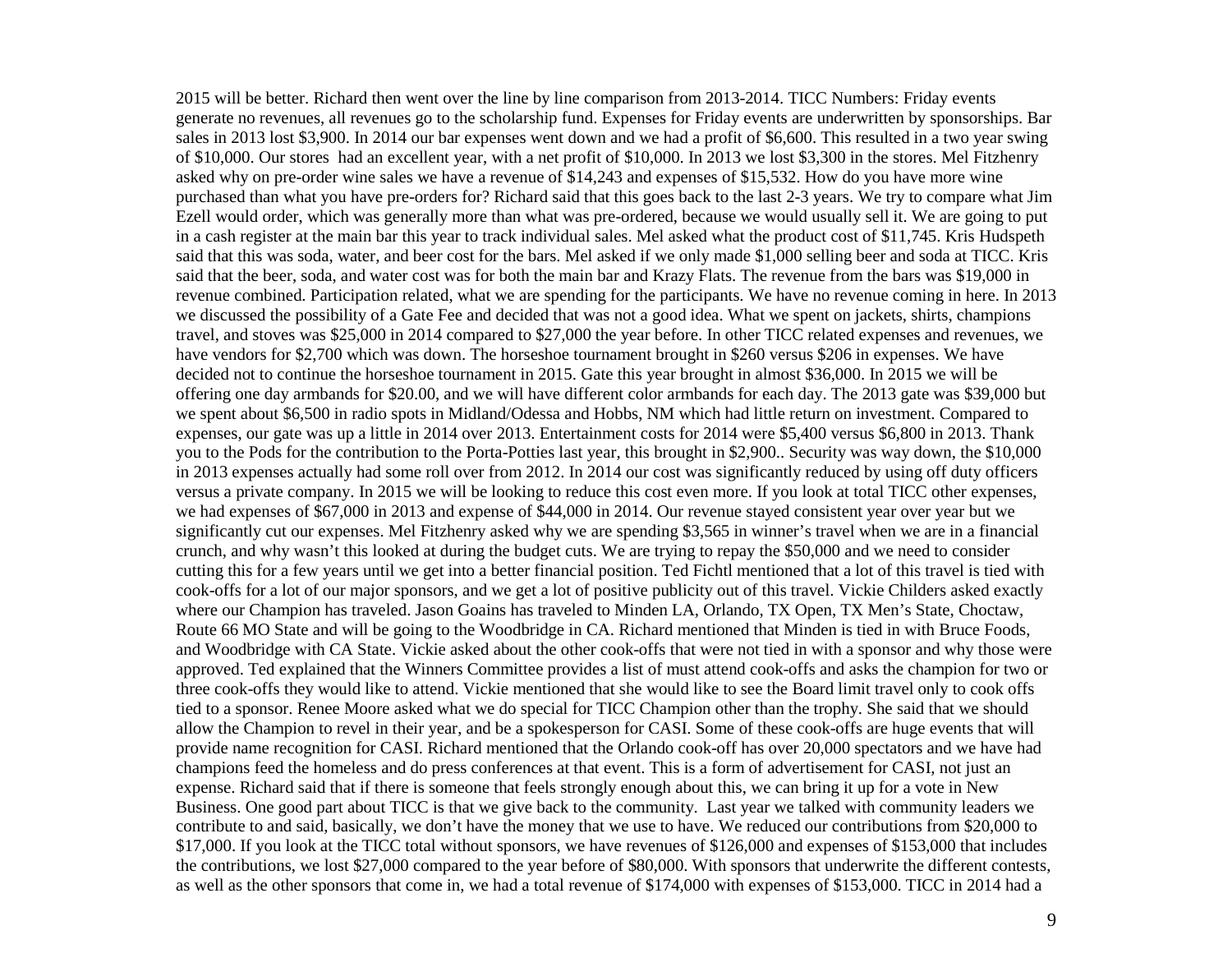plus of \$20,000 compared to 2013 which had a negative of \$1,200. Kris Hudspeth mentioned that our checks from Bruce Foods and Choctaw were late and did not get applied to the 2014 numbers. This is about \$12,000 that will show on sponsorship for 2015.

What does it take to run CASI on a day to day, business operation wise? We have tried to break out these expenses and compare them to the revenue stream that the expenses come from. With annual, corporate, and life memberships, in addition to the ads we sell in the Trails we brought in \$25,000 in revenue, against \$21,000 in expenses. Last year we had revenues of \$18,000 and expenses of \$24,000. Administrative costs had misc. incomes, sanction fees, registration fees. Our expenses are from President, ED, secretary, other directors, and Chilicity, this year we printed rule books, and had a misc. accounting adjustment. This year we had revenues of \$28,000 and expenses of \$34,000 for a negative of \$6,000. Mel Fitzhenry asked why we had director's expenses of \$10,732? He would like to see if there are comments about reducing or eliminating these expenses to save a little bit of money. Richard said that if you look at that line item, as a Board, we challenged each director to cut out as much travel expenses as we could. We have cut about \$1000 from 2013. Coming out of 2013, we didn't have another Board meeting until January of 2014. That is when we really started saying here is where we need to cut. Some of these expenses were starting to be cut in 2014 and you will see some more reduction in 2015. If you look this year at our YTD expenses thought August  $15<sup>th</sup>$ compared to last year, our travel expenses have been cut another \$13000 in 2015 so far. Earl Gorhum asked what Rules and Sanctioning for \$2893 was. Richard said this was the printing costs for the new rule books, mailing out cook-off packets, postage for sending the rule books, and telephone bills. In 2013 directors expenses were \$14,000, in 2014 we reduced this amount by \$2,400 to \$11,600. Mel Fitzhenry asked what the misc. accounting adjustments were. In 2013 we had \$2988 and in 2014 we \$18, 648. Richard said that last year the \$2,988 was for our outside accounting firm, and in 2014 we reduced that to \$2,500. In 2015 we did our taxes in house, so that will be \$0. About \$14,000 of that was accounting adjustments during the 2013 Audit. Ken Armand, 2013 Auditor, said that we found that there was an account in cash that was showing un-deposited funds that had actually been deposited. That money was accounted as revenue twice in 2013 by mistake. We had to make an adjustment in 2014 to fix the balance sheet. Richard said that the \$14,000 was a lot of little entries that added up. The money was deposited it was just never taken out of the line item. Dave Hewlett asked that everyone think about everyone doing what they can to move towards an electronic packet versus a physical packet for cook-offs, when available. Richard mentioned that this could save CASI a tremendous amount of money.

Our insurance expenses in 2013 were \$25,000, which was almost double from 2012. As a Board, we made a decision that we would, based upon previous Great Pepper recommendation to counter act insurance increasing, add \$1 per cook. Mid 2014 we went from \$1 per cook, per cook-off to \$2 per cook, per cook-off. Because this was done mid-year, you will only see an increase of about \$4,000. The positive of revenues expenses was \$1,200. The Board made another decision to cut property insurance of \$3,800 and become self insured on our buildings. This was done because we have not had property damage for years and years. We will take the excess we get each year from insurance and put it in an account that will become our self insured account. We did this near the end of 2014 and we now have \$2,000 in this account. The revenues should be more this year, because we will have a full year at \$2.

Going to the next category, the Great Pepper's Meeting. Last year we had revenue of \$17,000 and expenses of \$14,538. Because of this, we put back \$3,000 in the general fund. In 2013 the excess was \$1,300. Next is the Ranch. The cell tower, in 2013 we had some late revenue coming in. Our contract was for \$500 month, we renegotiated that, at the end of the contract, to \$600 a month. Total Ranch expenses were \$6,600 versus revenue of \$8,400.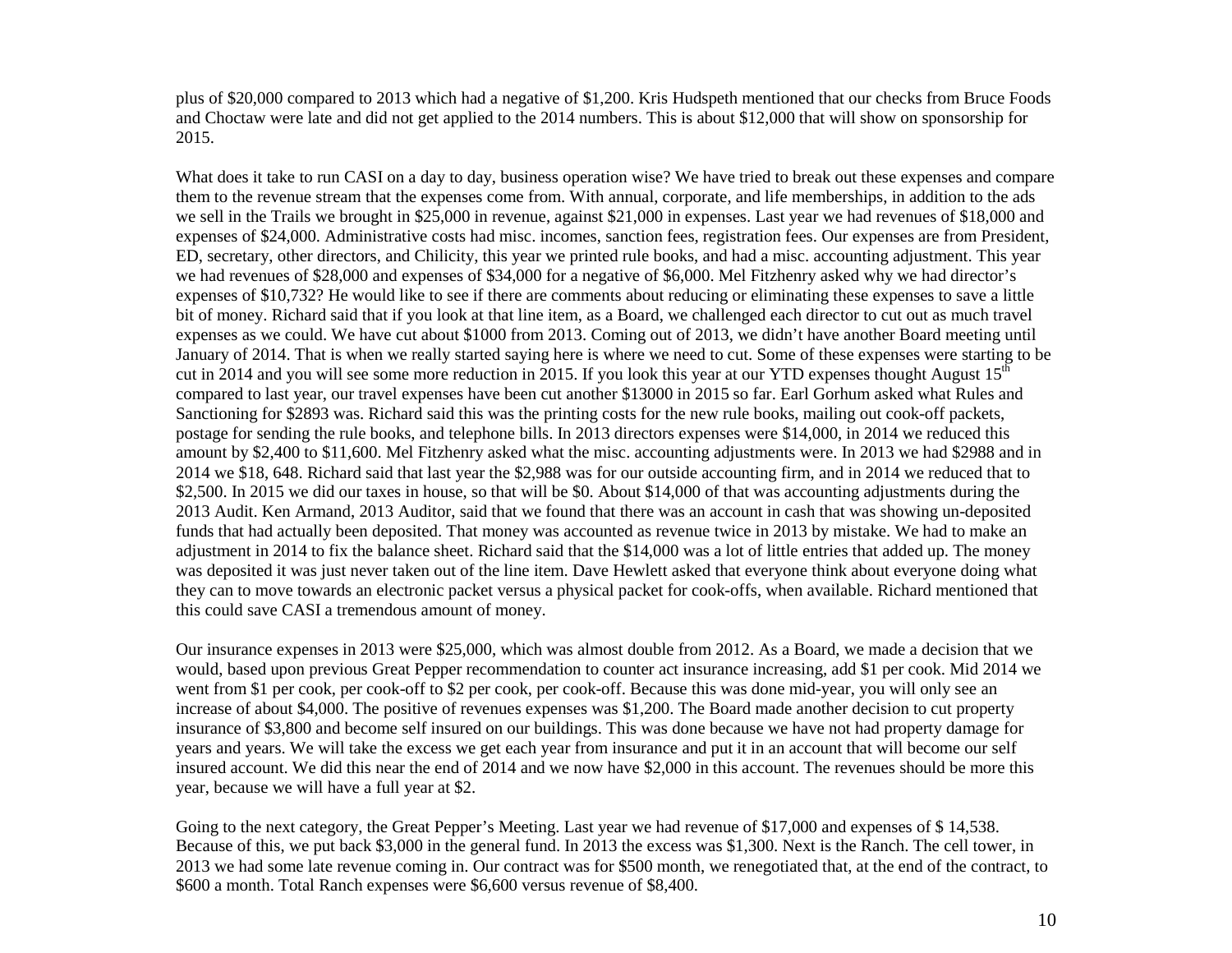Total daily operations, we had revenue for 2014 of \$99,000 versus expenses of \$96,000, so the General Fund was a positive of \$3,000, which included the \$14,000 in adjustments. Compared to the year before where we had a negative of \$30,000.

Richard said as he mentioned earlier if someone gives \$1 to the Scholarship fund we can only spend that money on the Scholarship fund, it is a Reserve Fund. Last year we had revenues coming in of \$21,000 on Scholarships and we paid out \$30,000. Most of this goes directly to the students that we have in school right now, but does include some administrative costs. The administrative expenses are making copies and mailing the packets to the committee each year.

Legal and accounting expenses, the \$2,500 in 2014 was for our accountant to do our taxes. In 2013 we had some expenses in getting back our 501(c) 3, but we had contributions to cover those expenses.

To tie all of this together, we have talked about TICC, daily operations, depreciation, and sales tax we have paid. This year we had a net revenue of \$295,000 with expenses of \$292,000 which gave us a positive P&L of a little over \$3,000. This is compared to 2013 where we had a negative of \$30,000. Dave Hewlett mentioned that we might consider going electronic by utilizing the CASI shared drive for things like the Scholarship committee or any documents that need to be shared. Ted Fichtl said that utilizing this tool could represent a substantial cost savings over mailing and printing costs. Nancy Hewlett said that she is all for advancement, but the committee reads the applications for the Scholarships in their spare time and not everyone has the ability or means to use the shared drive at a cook-off. Preston Nickle asked if the shared drive was a secured drive. Richard said yes, it is secure. This is used through Office 365 which is a web portal currently being used by the IT Committee. There is about a \$20 expense a month for this.

# *Finance Committee Report*

On behalf of the Board of Directors, the Finance Committee thanks Cindy Hoey for her service and time to review the CASI 2014 financial reports. Cindy is an Accountant/Controller at TBK Management, Inc. with 30 years of service in the accounting field. These are the findings that Cindy reported to the Finance Committee for review:

- During the Financial Review, the reviewer found a couple of entries that needed future review or explanations. After review with the CASI Treasurer, the entries were found to be correct and in the correct GL accounts. The entries were reviewed and explained with the financial reviewer and the reviewer accepted the explanation and the entries to be correct.

- Review of the 2014 accounting adjustments showed a \$1,590 difference. The \$1,590 was for entries made in 2013 that were not recorded properly and adjusted in 2014. It was determined by the Finance committee to leave this as originally entered.

- Review of the accumulated depreciation account was reviewed and a \$339 difference was found between the account balance and the depreciation schedule. The depreciation account balance was correct. The depreciation schedule was corrected to reflect the ending balance at 2013 as the beginning balance for 2014.

- Financial Reviewer verified with the CASI Treasurer that all sales tax filings were completed on time and all 1099s were timely mailed to the contractors and IRS.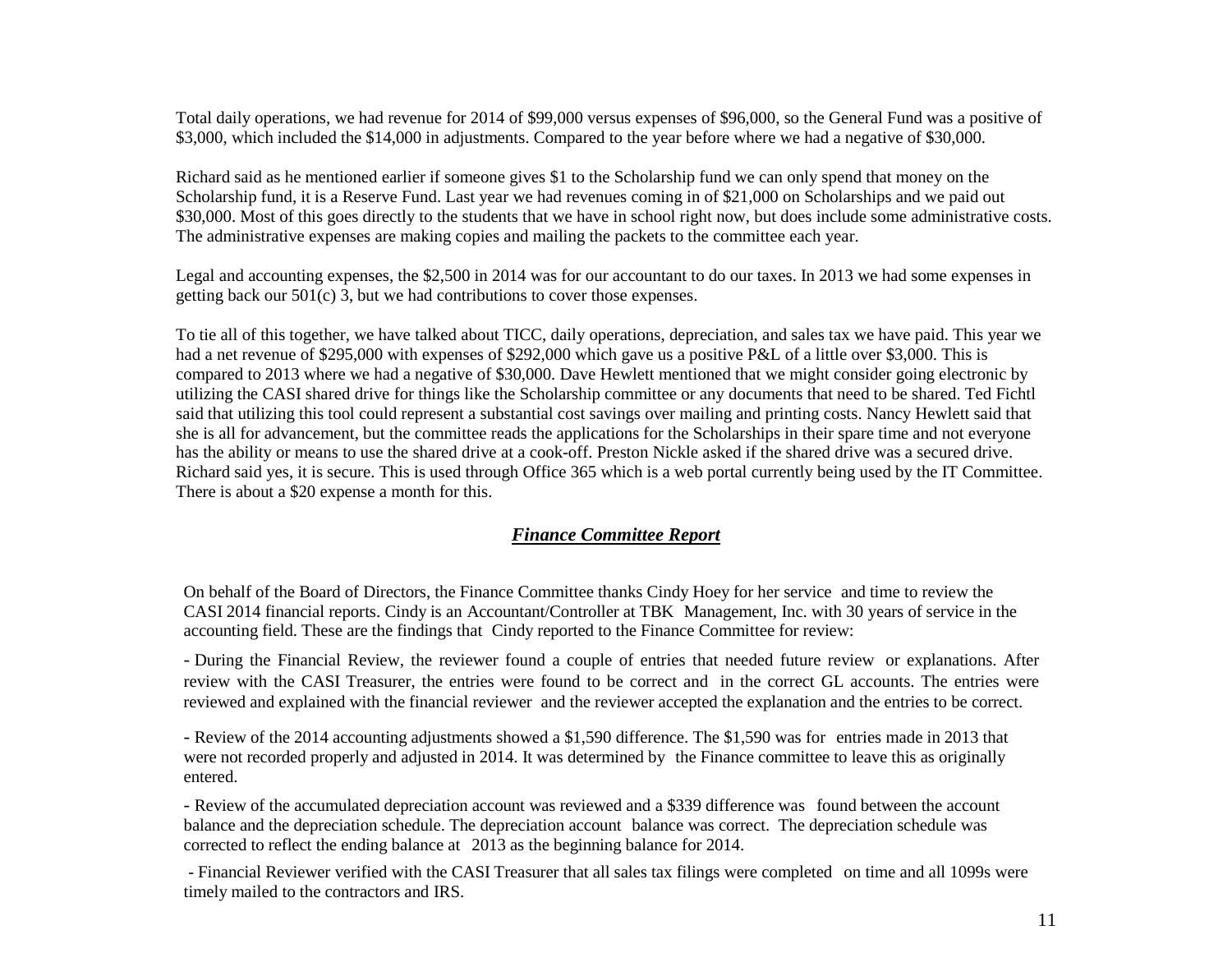- The reviewer reminded the CASI financial committee that entries should be corrected and not deleted to ensure an audit trail is available.

Other notes should include, but not limited to:

- The financial committee requested and the IRS approved the extension of the 2014 990 tax filing. The 2014 final tax return filing was reviewed and approved by the board in the Summer BOD meeting and the 2014 return was filed with the IRS on July 20, 2015 before the deadline of the August 15 extension.

- The Executive Director presented and the board reviewed the expiration date of all trade and service marks at each meeting of the Board of Directors during 2014 and CASI is current with all trade and service marks.

Motion by Tall in Texas Pod to accept Financial Committee Report. Second by SAP CASI.

### **Motion Passed:** *Unanimous*

# *Trails Report/Poster Unveiling*

Dana Plocheck thanked Carol Knight for the review and formatting help each month. Tuesday, September  $15<sup>th</sup>$  is the deadline for the TICC Trails, which is a big issue. Dana asked that all articles, pictures, additions or deletions be sent to her as soon as possible. Dana announced that she is retiring from the Trails, and thanked everyone for their help. Pam Clark has stepped up to take over the Trails and is being trained remotely. Mel Fitzhenry complimented and thanked Dana for reducing expenses on the Trails printing and postage. Dana mentioned that this was due to getting corrected addresses and moving to smaller boxes. Dana asked that all members make sure their information is up to date in CIS.

Dana unveiled the 2015 TICC poster. The design for the poster came from Elizabeth Pennell, of Tucson, AZ inspired by art work of Gail Fisher of Sierra Vista, AZ. Dana said that this reminded her of the older more traditional posters, and even said that the printer commented on the poster. Dana thanked Mike Watkins for his help with the logos on the poster.

# *Sponsor Report*

Richard said that we have had a good year with sponsorship.

Gold Sponsors:

Bruce Food's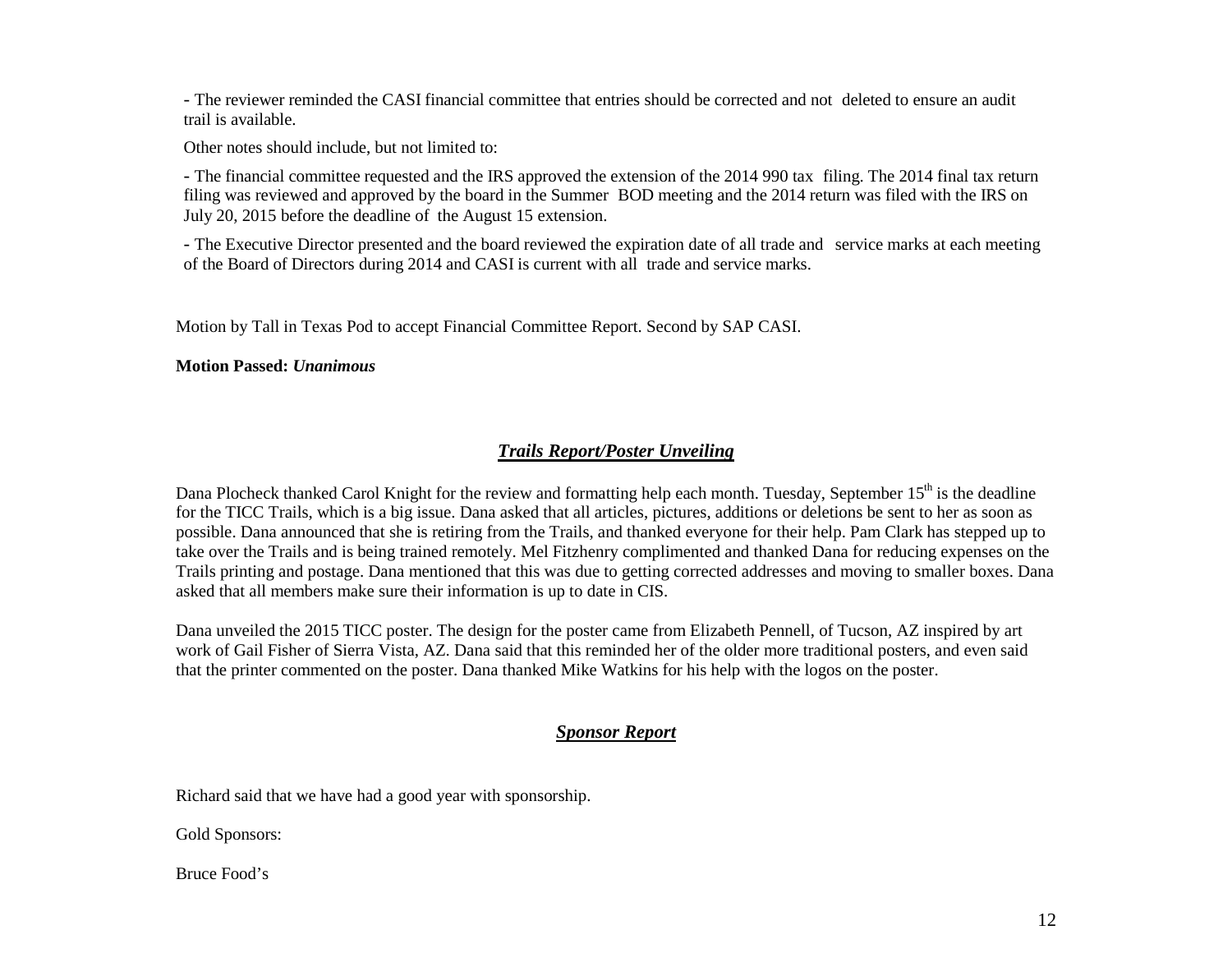The Cajun Chef girls, and Si will be at TICC this year. Cody Oliveria has taken a position with a Sweet Potato company, but Si has assured me that Cody is very much a part of his involvement with CASI and said that he will have Cody at TICC.

### Tequila Rose

Carol and I had lunch with Stephanie on Thursday and they are back this year. She and Carol have a lot of great things planned for the Tequila Rose party on Wednesday night. This year for the Tequila party they have asked to feature their Houssan brand tequila, instead of Tarantula.

### Woodbridge

This is one our largest monetary sponsors that we have. They are bringing a larger crew this year for more tastings.

Hill Country Software

HEB

Tyson

Is again sponsoring the wings this year, along with other events throughout the year.

Southeastern Mills

Louisiana Hot Sauce was sold to Southeastern Mills this year. Through a lot of conversations and some pushing from Si, they are a new Gold Sponsor this year.

We are still trying to work with L&F Distributors (Bud) and Glazer's (Miller/Coors) to come back as Gold Sponsors.

Silver Sponsors:

Mrs. Renfros

Outlaw Cigars

Forever Resorts-Big Bend Motor Inn

They furnish water to keep the dust down on the roads and provide a dump station

Choctaw

Lone Star Spices-New Sponsor this year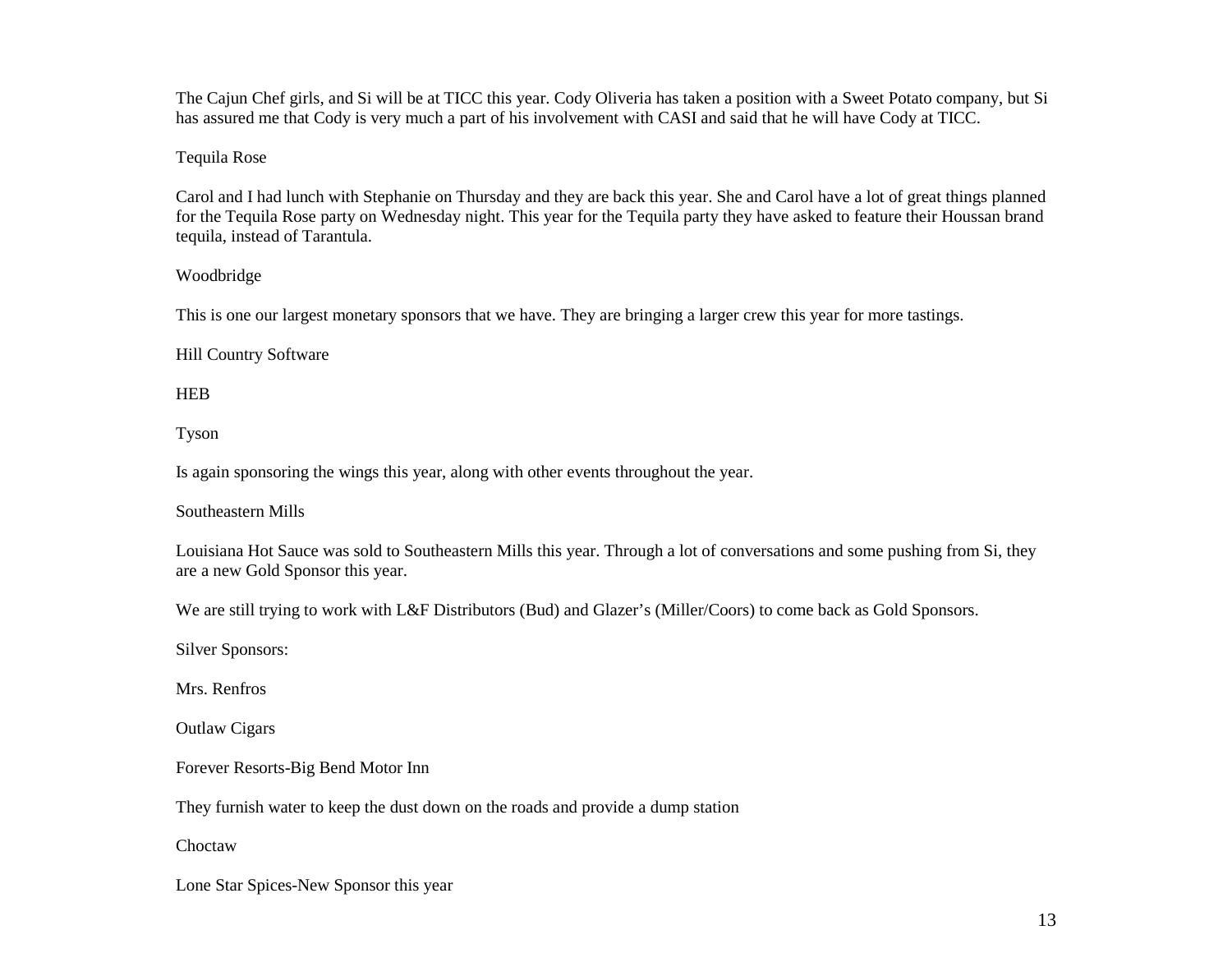Pendrey's Spices-New Sponsor this year.

Pendrey's has donated \$10,000 this year. \$8,000 of this went to the scholarship fund and \$2,000 is recognition for a Silver Sponsor.

Friends of CASI

Over 50+ individuals have joined Friends of CASI this year. This will be over \$30,000 in monetary and product donations. This is equal to a bunch of Gold Sponsors! If you see a Friends of CASI member, stop them and say thank you. This is the largest this program has ever been.

# *Ranch Report*

Robert Schrade said that this is the last Ranch Report he will give. We have a lot going on around the Ranch. We are trying to get the wall around the dance floor repaired, we are adding shades behind the stage, doing a little plumbing work on the pump that we installed last year, adding a French drain to the Old 320 area, and normal ranch maintenance.

Robert thanked Pat and Ray King, Jerry Hunt, Randy Duke, Roger Foltz, Luis Gonzalez, Larry Burruss, Tom Williams, Lyn Hejtmanck and Jim Ezell for the use of his place. The last person that I want to thank is Connie my wife.

Now to coin a phrase from Bucky Seelig, "Stick a fork in me, I'm done!"

# *Governance Report*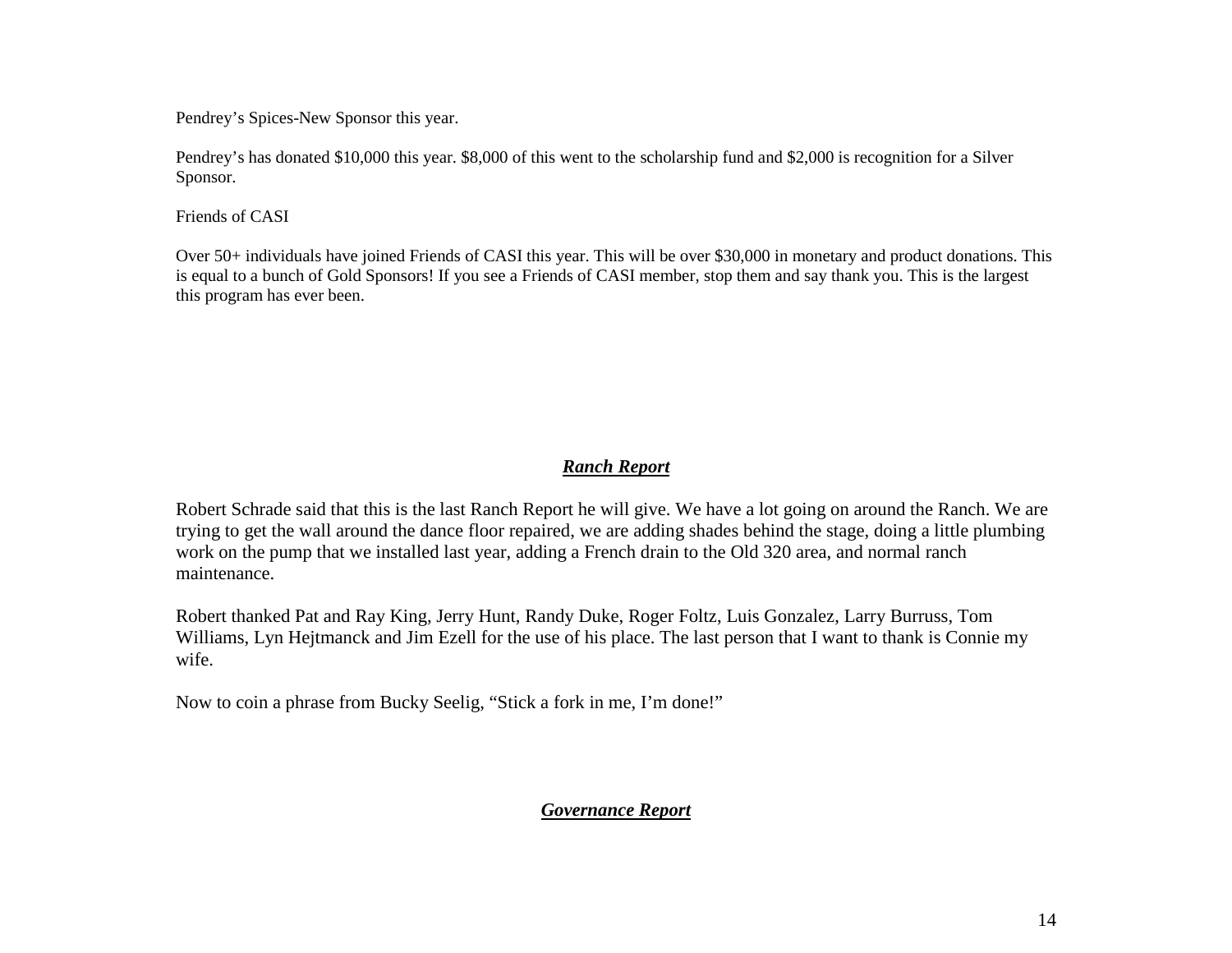| $\mathbf{1}$   | CASI & Design<br>Logo                                                  | Texas      | 4/2/1984   | 4328417    | <b>Conducting Chili Cooking</b><br>Contest (IC 41)                                                                                        | 4/11/2019  |
|----------------|------------------------------------------------------------------------|------------|------------|------------|-------------------------------------------------------------------------------------------------------------------------------------------|------------|
| $\overline{2}$ | CASI & Design<br>Logo                                                  | Texas      | 4/11/1984  | 4333917    | Misc. (IC 42)                                                                                                                             | 4/2/2019   |
| 3              | Terlingua<br>International<br>Chili<br>Championship                    | <b>USA</b> | 12/30/1997 | 2,124,956  | Entertainment svcs, namely,<br>organizing, promoting, and conducting<br>chili making contest and events<br>promoting chili (IC 41)        | 12/30/2017 |
| $\overline{4}$ | CASI & Design<br>Logo                                                  | <b>USA</b> | 6/19/1990  | 1,602,975  | Organizing and conducting chili<br>making events (IC 41)                                                                                  | 6/19/2020  |
| 5              | CASI & Design<br>Logo                                                  | <b>USA</b> | 9/29/1989  | 1,664,573  | Indicating membership in applicant<br>organization which is an association<br>of persons interested in chili and chili<br>making (IC 200) | 11/12/2021 |
| 6              | CHILI<br><b>APPRECIATION</b><br><b>SOCIETY</b><br><b>INTERNATIONAL</b> | <b>USA</b> | 5/25/1993  | 1,773,206  | Services related to organizing,<br>promoting, and conducting chili<br>making contest and events (IC 41)                                   | 5/25/2023  |
| 7              | CASI - Word Only                                                       | Texas      | 10/1/2014  | 8020546607 | Service related to organizing, promoting,<br>and conducting chili making events                                                           | 10/1/2019  |
|                |                                                                        |            |            |            |                                                                                                                                           |            |

Note: Above Handled by: Mark Miller, Attorney, Jackson Walker, L.L.P., 112 East Pecan, Ste 2400, San Antonio, 78205 210- 978-7751/ [mmiller@jw.com](mailto:mmiller@jw.com) / [www.jw.com](http://www.jw.com/)

# **Current CASI websites/domains:**

|             | <b>CASI Domains</b> | Renewal<br>Due: | Registered<br>Name: | Company  |
|-------------|---------------------|-----------------|---------------------|----------|
|             | casichili.net       | 9/28/2017       | CASI                | Weebly   |
| $\sim$<br>ı | casichili.com       | 8/29/2016       | CASI                | Go Daddy |
| $\sim$      | casichili.info      | 10/3/2016       | CASI                | Go Daddy |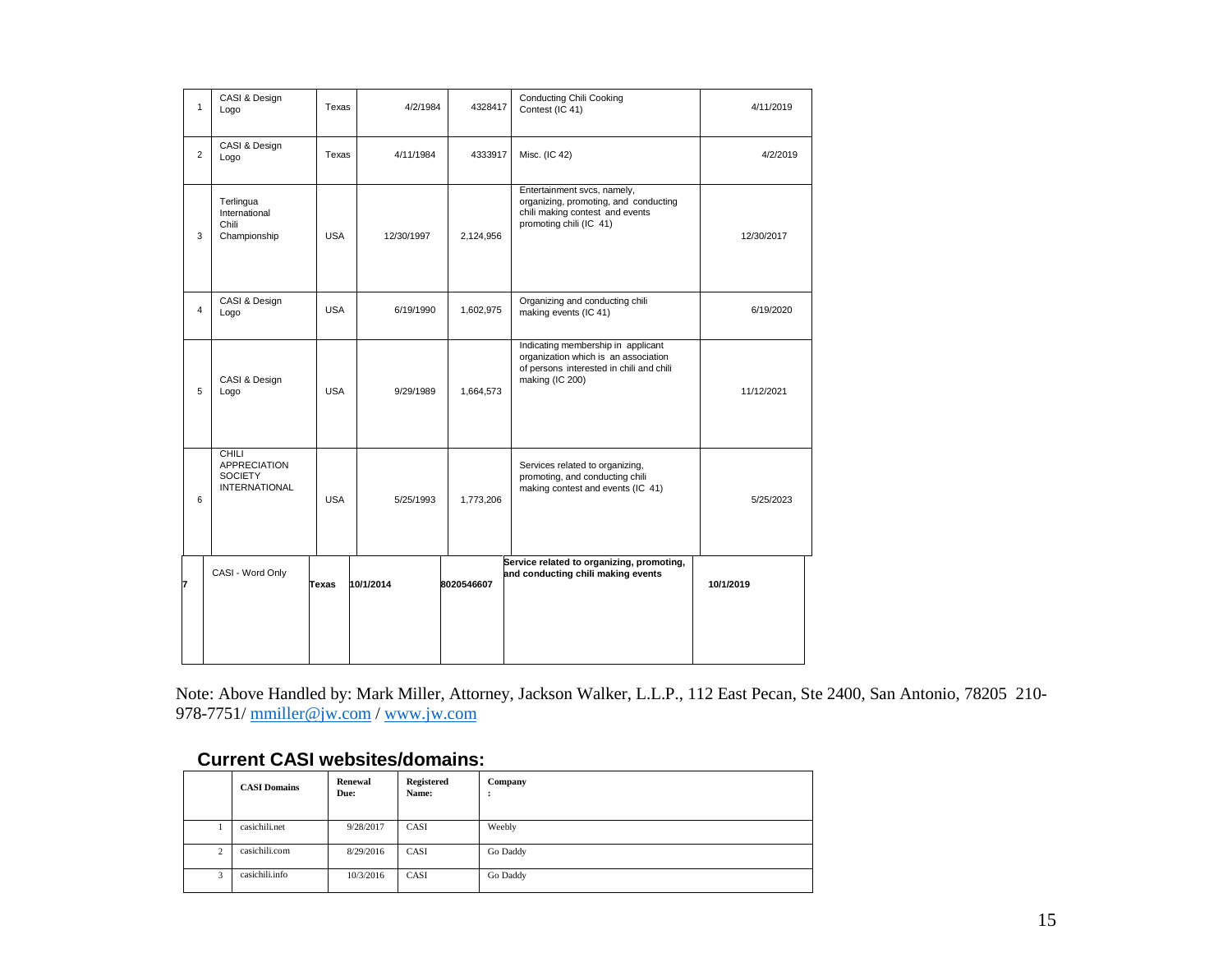| 4 | casicookoffs.co m  | 8/1/2016 | CASI | Go Daddy |
|---|--------------------|----------|------|----------|
| 5 | casicookoffs.inf o | 8/1/2016 | CASI | Go Daddy |
| 6 | casicookoffs.net   | 8/1/2016 | CASI | Go Daddy |
| ÷ | casicookoffs.org   | 8/1/2016 | CASI | Go Daddy |

# **Tax Filings Due Dates:**

|                               | Forms:                        | Due Date:              | State/Fed                  | For Year:                                                                                                                                                                                                  |
|-------------------------------|-------------------------------|------------------------|----------------------------|------------------------------------------------------------------------------------------------------------------------------------------------------------------------------------------------------------|
| Done                          | Form 990                      | 5/15/2015              | Federal                    | Due Annually - 15th day of 5th month past accounting period<br>May be expended twice                                                                                                                       |
| $\overline{2}$<br><b>Done</b> | <b>TX Sales Tax</b>           | 1/20/2015              | Texas                      | Due 20 days after end of accounting period<br>Note: Write check in Dec & pay in Jan - Same year accounting                                                                                                 |
| 3<br>Done                     | Donor receipts                | 1/15/2015              | Federal                    | Due to donors contributing \$250 or more at one time when cash.<br>\$75 or more if they receive something of value in exchange.<br>Specific language required on receipts.                                 |
| $\overline{4}$<br><b>Done</b> | Form 1099-<br><b>MISC</b>     | 1/31/2015<br>2/28/2015 | Federal                    | Due to service providers by 1/31; due to IRS<br>2/28.<br>Also to Awards winners, when taxable (not the scholarships)<br>\$600 or more during the year                                                      |
| 5                             | Non-Profit<br>Periodic Report | 4 years -<br>2017      | Texas<br>File#674739<br>01 | A form to reaffirm our nonprofit status and to update our officer and director<br>list; last completed 09/12/2013. The notice is send to<br>the CASI Registered Office and Agent: Jim Stateczny-Boerne, TX |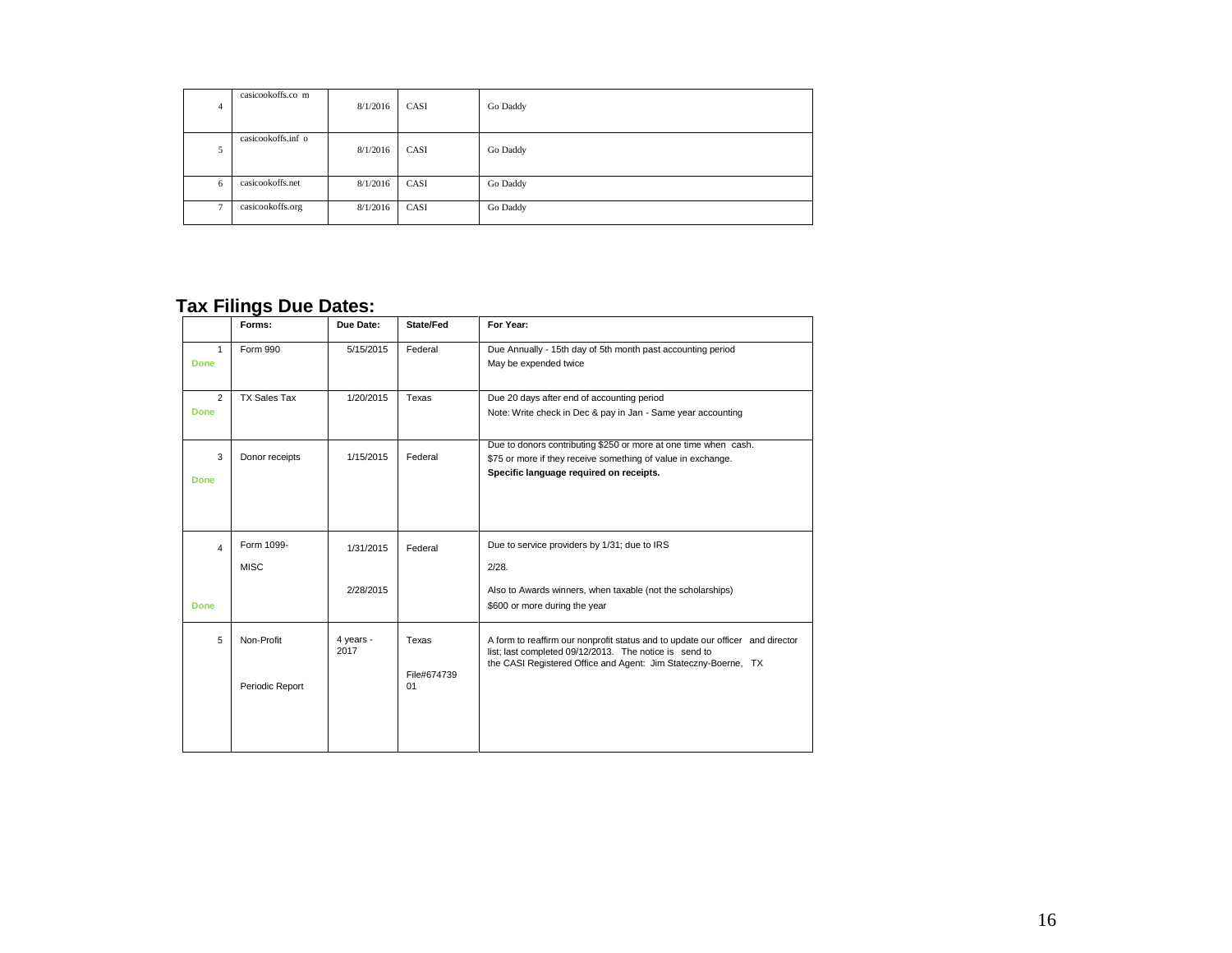In the coming year, we will look at reformatting and republishing the By-Laws, not to change anything but, to standardize the formatting and making them easier to read.

# *Alcalde Report*

Bob Steinle said that there were 67 members in attendance at the Old 320 meeting. On Saturday at TICC, 224 cooks cooked in the Old 320. We did raffle off 2 stoves and they were won by Kathryn Cavender and Barbara Herrin. This year, we will continue the raffle of 2 stoves for cooking in the Old 320. You do not have to be a member of the Old 320 to cook in the Old 320 and participate in the raffle. If you want to cook in the Old 320 and are not a member, please come see me and we will come find you a spot. If you have an Old 320 spot and are not cooking on it, please make sure you let me know that as well. Registration will be Wed-Fri and we could use a couple of volunteers to help. This year we are offering the wall plaques in the Old 320 area. Bob will provide the materials to install the rocks, and Connie will provide the plaque, but you are responsible for picking out your rock, digging the hole, and setting the rock. Plaques are  $8x10$  and hold 4 lines of print. The deadline for ordering the plaques is October  $1<sup>st</sup>$ . TICC work party is Wednesday, November 4<sup>th</sup>. This will be marking the arena and refreshments are provided. Finally, I have been asked to handle the culled chili sales. I will need volunteers to help with this, and we will talk about it some during our meeting Friday at TICC.

Tim Collier asked if the plaques were still only for pods, or if this has been opened up to everyone. Bob said that they originally started just for pods, but has been opened up for memorials as long as they are tasteful.

Mel Fitzhenry asked if we are trying to develop a plan to reclaim Old 320 spots that are no longer used. Bob said that we have a waiting list that is about 25 people long, and over the last few years Ralph shook that tree pretty hard trying to get people to turn spots back in. We continue to try and work on that. Mel asked if there was a thought to try and offer to buy the spots back. Bob said that this was brought up a few years ago at a 320 meeting. It was approved at the meeting and brought before the Board and was turned down. Bob said that if this is brought to the floor at the Old 320 meeting he will be happy to have discussion about it.

# *Membership Report*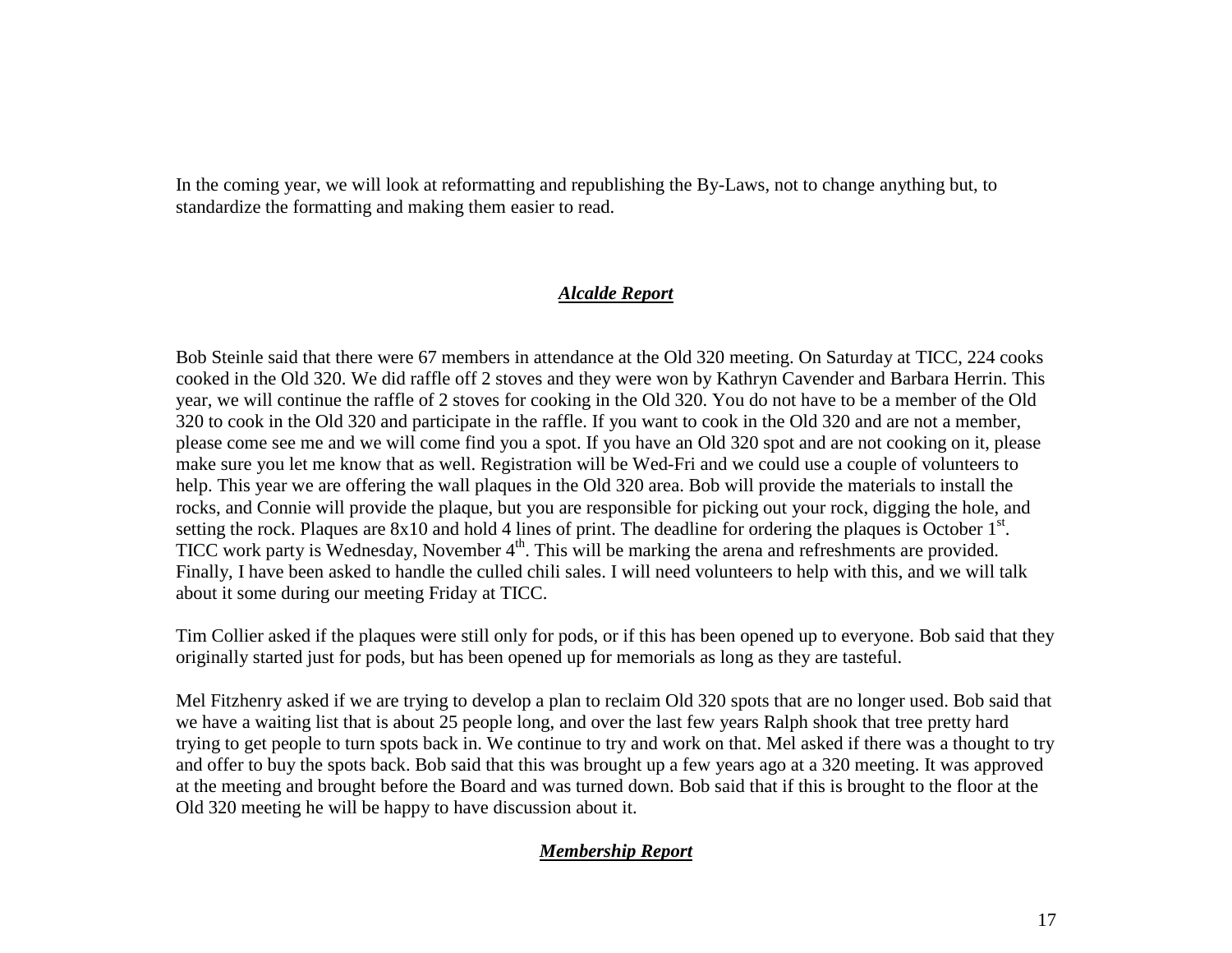Connie Collier provided the Membership Report. Our total membership is down a little bit from last year, but our Life has increased by about 20. This last year we have had about 188 new members. We are still getting new members, it is keeping the old members.

One of the reasons that we have seen an increase in Life Members is because right now our Life Member fee is \$225. Starting October  $1<sup>st</sup>$  it will go up to \$450. This was decided at the June Board Meeting.

We have talked a lot this weekend about getting new membership, and like Jim said, we all have to be excited about our organization. I remember the first CASI cook that ever spoke to me and invited me to a social. I want to be that person for a first time cook. This year I talked to some members that have cooked chili for 3 years before a CASI cook even spoke to them. We need to watch for new faces at cook-offs. I have had so many judges ask me what is CASI about.

A few things that I would like you to go back to your pods with. You can renew several ways:

mychili.org,

You have to have log in and password to renew through mychili.org. If you have forgotten these, email me or call me and we will work that out. If you are trying to renew, do not join as a new member.

Checks by mail is still fine as well.

Remind your pods that dues must be paid by September 30<sup>th</sup> to cook at TICC, we are allowing a grace period of October  $10<sup>th</sup>$ . There have been some questions about this. You must be a current member to cook at TICC. This year TICC is November  $7<sup>th</sup>$ . If your dues expire on October  $30<sup>th</sup>$ , you are not a current member as of November  $7<sup>th</sup>$ . If your dues expire on November  $30<sup>th</sup>$ , you are good.

# **MEMBERSHIPSUMMARY**

# **as of August 10, 2015**

| <b>DATE</b>   | <u>ANNUAL</u> | <b>LIFE</b> | <b>CORPORATE</b> | <b>TOTAL</b> |
|---------------|---------------|-------------|------------------|--------------|
| Sept.<br>2015 | 787           | 525         | 21               | 1333         |
| Sept.<br>2014 | 853           | 503         | 28               | 1,384        |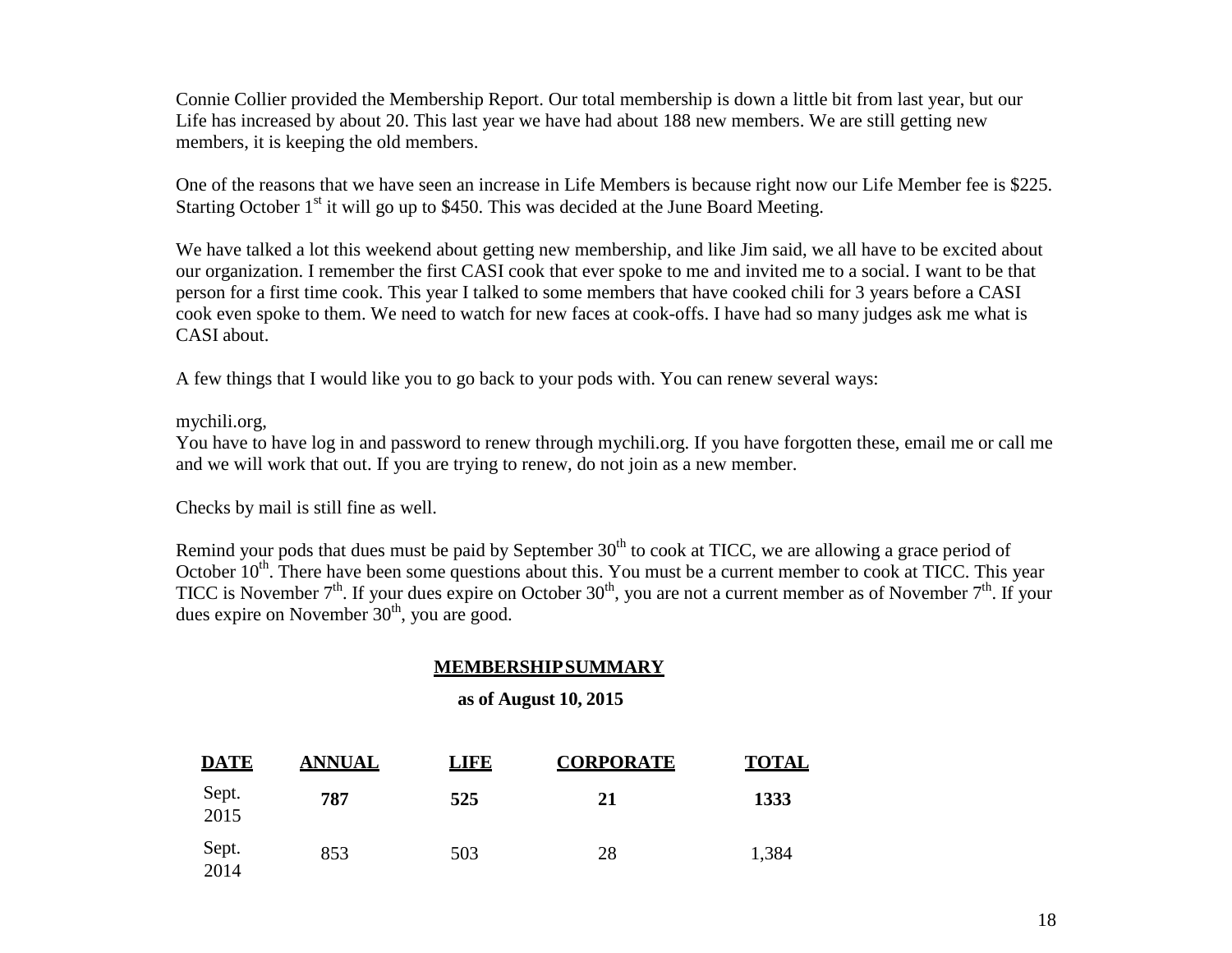| Sept.<br>2012 | 790 | 507 | 23 | 1,320 |
|---------------|-----|-----|----|-------|
| Sept.<br>2011 | 954 | 504 | 40 | 1,498 |

Memorial Board List 2015

 Eddie Albert – Crane, TX Joe Amyx – Denton, TX Charles Black – Shreveport, LA Phyllis Brewer Graves – Shreveport, LA Judith "Judy" Haberman – Scottsbluff, AZ Mark Holbert – Weatherford, TX Junior Johnson – Lamar, MO Roylene Johnson – Ottumwa, IA Ricky Milich – Robinson, TX Sue Yvonne Moore – Austin, TX Dillon Palmer – Mansfield, TX Sam Pendergrast – Abilene, TX John Raven – Fredericksburg, TX Mary-Lyn Rheinhardt - Canyon Lake, TX Kenny Seabolt – Bixby, OK Don Seifert – Houston, TX Jim Tomlin – Sierra Vista, AZ Donna Von Gentz – El Paso, TX

#### *Tallymaster Report*

Richard Knight presented the Tallymaster report. The number of cook-offs are down, but the number of cooks qualified has increased. This report is as of August 15, 2015. Gradually we have decreased in the number of cook-offs held as well as the number of chilis judged. Cut-off for the September cook-offs is Oct  $12<sup>th</sup>$ 

| Cook-off | Held<br>cook-offs | Chili's Judged | Cooks | \$\$ Raised |             |
|----------|-------------------|----------------|-------|-------------|-------------|
| Year     |                   |                |       | <b>Show</b> | Change over |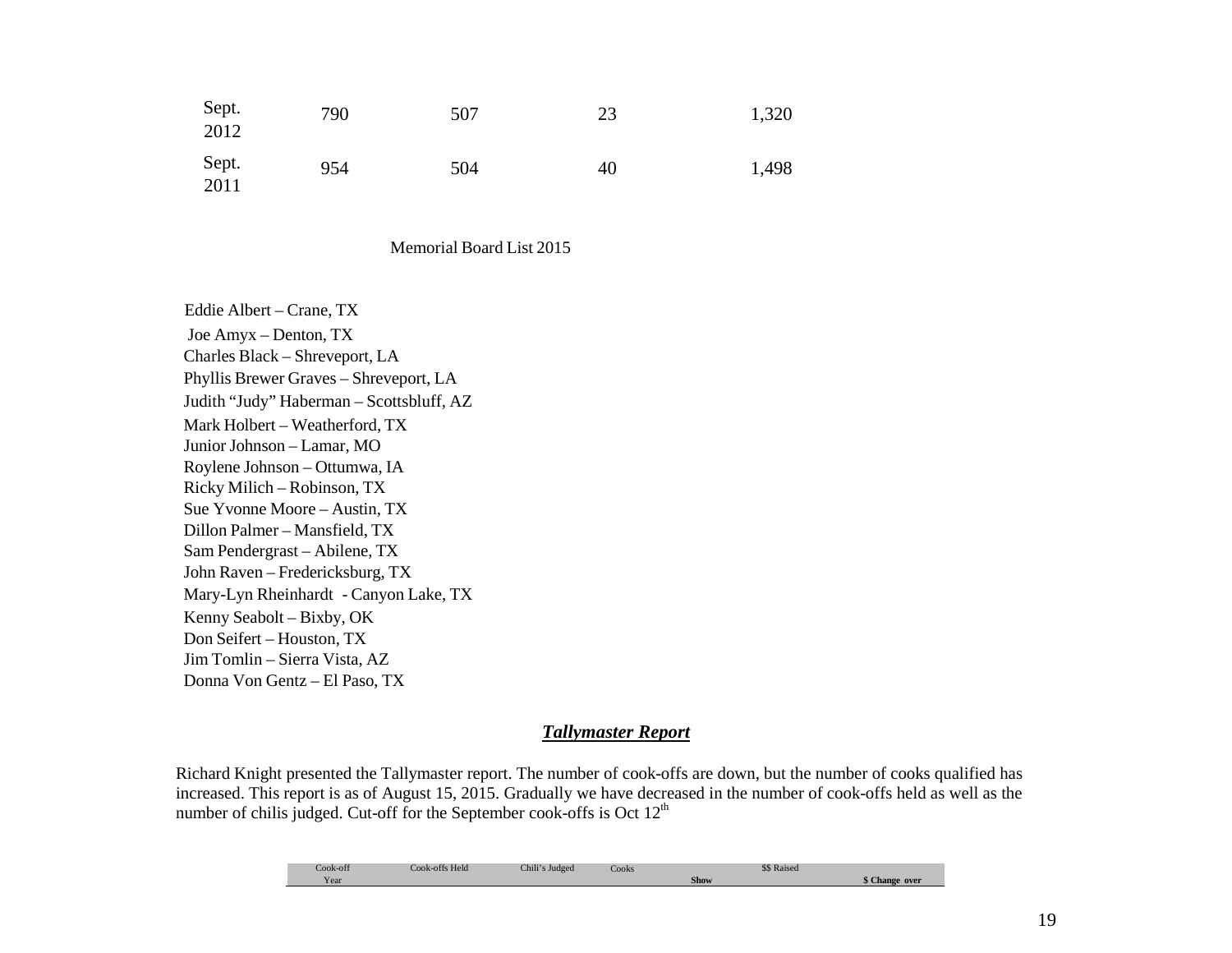| 2015 | 425 | 12,658 | 336 | 143 | 1,257,443.00 | (33,266.50) |
|------|-----|--------|-----|-----|--------------|-------------|
| 2014 | 442 | 12,806 | 319 | 129 | 1,290,709.50 | 123,481.38  |
| 2013 | 463 | 13,594 | 327 | 151 | 1,167,228.12 | (77,780.88) |
| 2012 | 456 | 13,308 | 357 | 143 | 1,396,053.53 | 47,862.25   |
| 2011 | 481 | 13,828 | 371 | 156 | 1,348,191.28 | 103,182.28  |
| 2010 | 489 | 14,319 | 372 | 169 | 1,245,009.00 | 137,426.00  |
| 2009 | 464 | 14,056 | 363 | 161 | 1,107,583.00 | 78,852.00   |
| 2008 | 480 | 13,611 | 358 | 161 | 1,028,731.00 | 16,593.00   |
| 2007 | 465 | 13,666 | 328 | 146 | 1,012,138.00 | 97,054.00   |
| 2006 | 471 | 13,068 | 336 | 152 | 915,084.00   |             |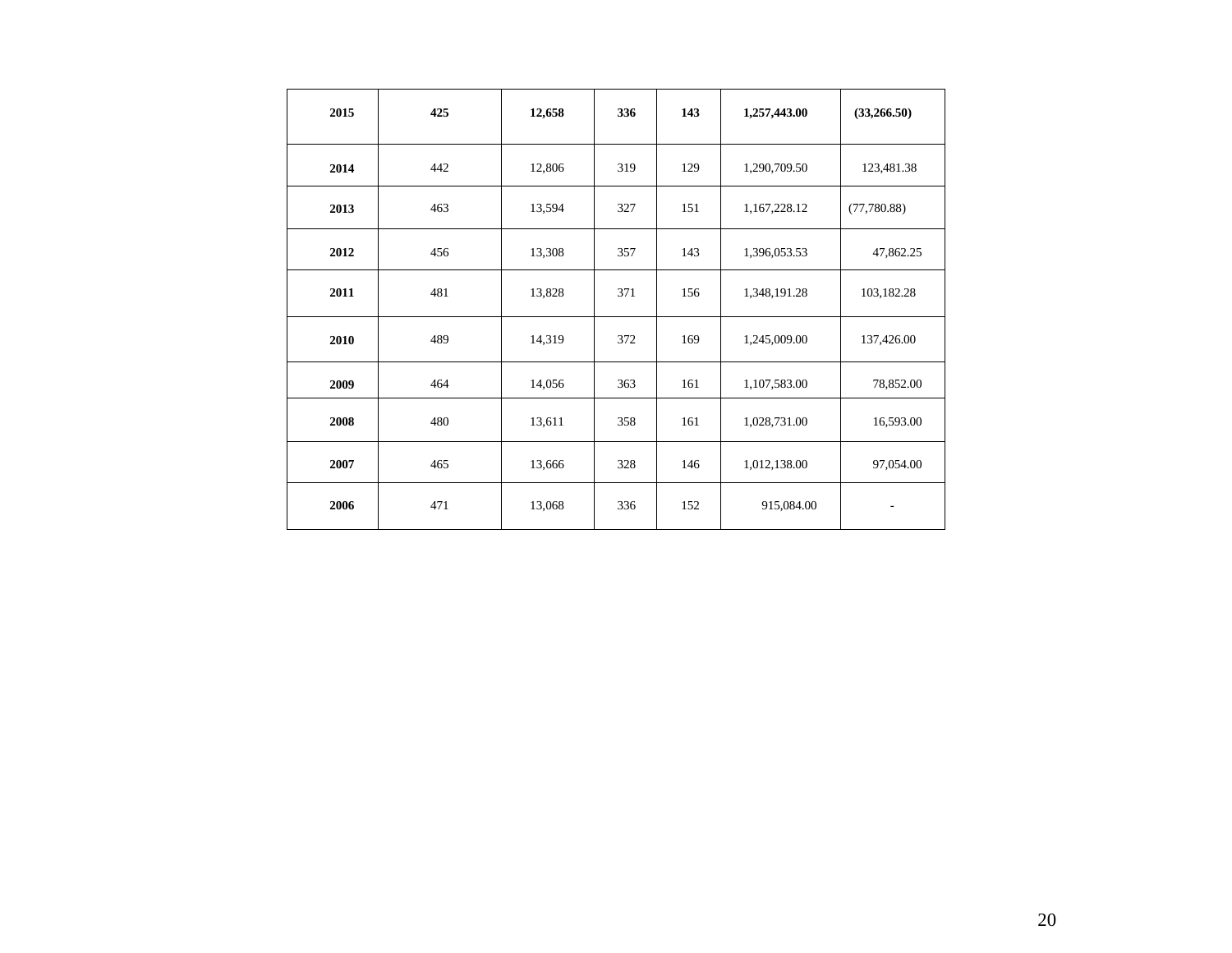# *Upcomings Report*

### **Report from Dorathy Williams, presented by Patti Meyers-Jones:**

Upcomings Report as of this date: I have registered 472 CASI cook-offs. This number will change daily from now until the GP meeting. I am sure it will increase to well over 500 by October  $1<sup>st</sup>$ . These events are registered from October 2014 thru October 2015.

With the passing of the new rule for POD cook-offs to become an Automatic Qualifier for First Place Chili, the problem has arisen of which POD cook-off is designated as the AQ, since some Pods have more than one Pod cook-off in the year, only one AQ per year is allowed. There was also the problem of eligibility of the Pod cook-off to be designated as an AQ. To be eligible the Pod must not be on probation, or missed being in attendance at a GP meeting, or a new Pod not eligible for 5 years after being voted in. Bill Pierson and Jenny Windsor have compiled an eligibility list for me which is a great help. What I need now is for the Pod member submitting their registration for a cook-off to state if this is their AQ cook-off, I can then check the list to see if they qualify.

|                |                | <b>CX</b>      |      |     | <b>CX</b>      |      |     |           |
|----------------|----------------|----------------|------|-----|----------------|------|-----|-----------|
| 2014           |                | or             | 2013 |     | or             | 2012 |     | <b>CX</b> |
|                |                | R/S            |      |     | R/S            |      |     |           |
| October        | 7              | 4              |      | 82  | 6              |      | 84  |           |
| November       | 3              | 5              |      | 34  | $\mathfrak{p}$ |      | 26  |           |
| December       | 3              | 3              |      | 37  | 1              |      | 40  |           |
| 2015           |                |                | 2014 |     |                | 2013 |     |           |
| <u>Januarv</u> | $\overline{4}$ | 4              |      | 45  | 6              |      | 35  |           |
| February       | 4              | 4              |      | 44  | 3              |      | 41  |           |
| March          | 6              |                |      | 58  | 5              |      | 51  |           |
| April          | 5              | 9              |      | 50  | $\overline{5}$ |      | 50  |           |
| <u>Mav</u>     | 5              | 3              |      | 54  | 1              |      | 42  |           |
| <b>June</b>    | $\overline{4}$ | 5              |      | 51  | 4              |      | 56  |           |
| July           | 3              | $\mathfrak{D}$ |      | 38  | 1              |      | 40  |           |
| <b>August</b>  | $\overline{4}$ | 4              |      | 44  | 1              |      | 42  |           |
| September      | 4              | $\overline{2}$ |      | 58  | $\overline{2}$ |      | 61  |           |
|                |                |                |      |     |                |      |     |           |
|                | 55             | 5              |      | 595 | $\overline{4}$ |      | 568 | 55        |
| <b>Total</b>   | 50             |                |      | 548 |                |      | 513 |           |

UPCOMINGS REPORT as of August 4, 2015 from CIS to include all listings through September

# *Scholarship Report*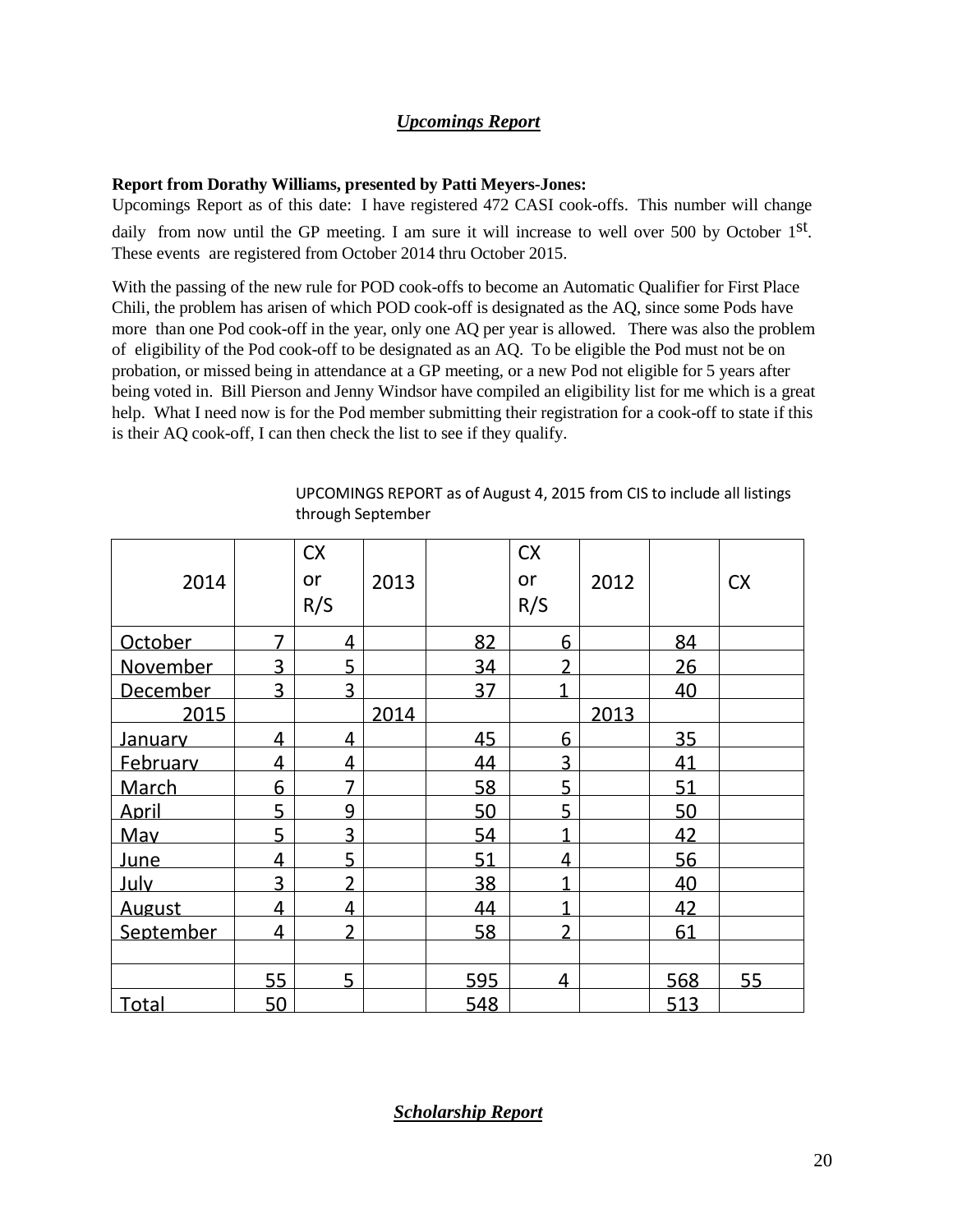#### *REPORT SUBMITTED SEPTEMBER 12, 2015*

Program Administrator – Nancy Hewlett

Committee Members:

| Pam Clark (2012-2015)         | Kathy Boone (2014-2017)   |
|-------------------------------|---------------------------|
| Janet Nash (2013-2016)        | Glenda Vrba (2014-2017)   |
| Doris Greenlees $(2013-2016)$ | Candi Arevalo (2015-2018) |
| Tammie Wooster (2015-2018)    | Jon Tupper (2-15-2018)    |

Mayo Blair (2015-2018)

### **REPORT OF DONATIONS**

### **AUGUST 5, 2014 TO AUGUST 1, 2015**

\$ 3,723.65 Memorials and Donations

1,950.00 Texas Ladies State Scholarship

3,071.00 TICC RAFFLE

7,585Friday TICC Entry Monies

### **\$ 16,330 Total**

There was an additional \$5000 brought in from the Photo Club that went directly to students at Big Bend High School.

Memorials and Donations were down considerably this year.

# **SELECTION PROCESS**

This year I received 97 academic applications and 7 trade applications. We awarded five academic and three trade scholarships.

### **Receiving Academic Scholarships:**

Charlsey Smith, Blanco, Texas niece of Jerry Hunt

Andrew Goss, Shreveport, Louisiana

Kaylyn Cooper, Frisco, Texas

Lisa Romeo, Flagstaff, Arizona granddaughter of Merle and Nancy Coultas

Shelsee Clark, Killeen, Texas

### **Receiving Trade Scholarships:**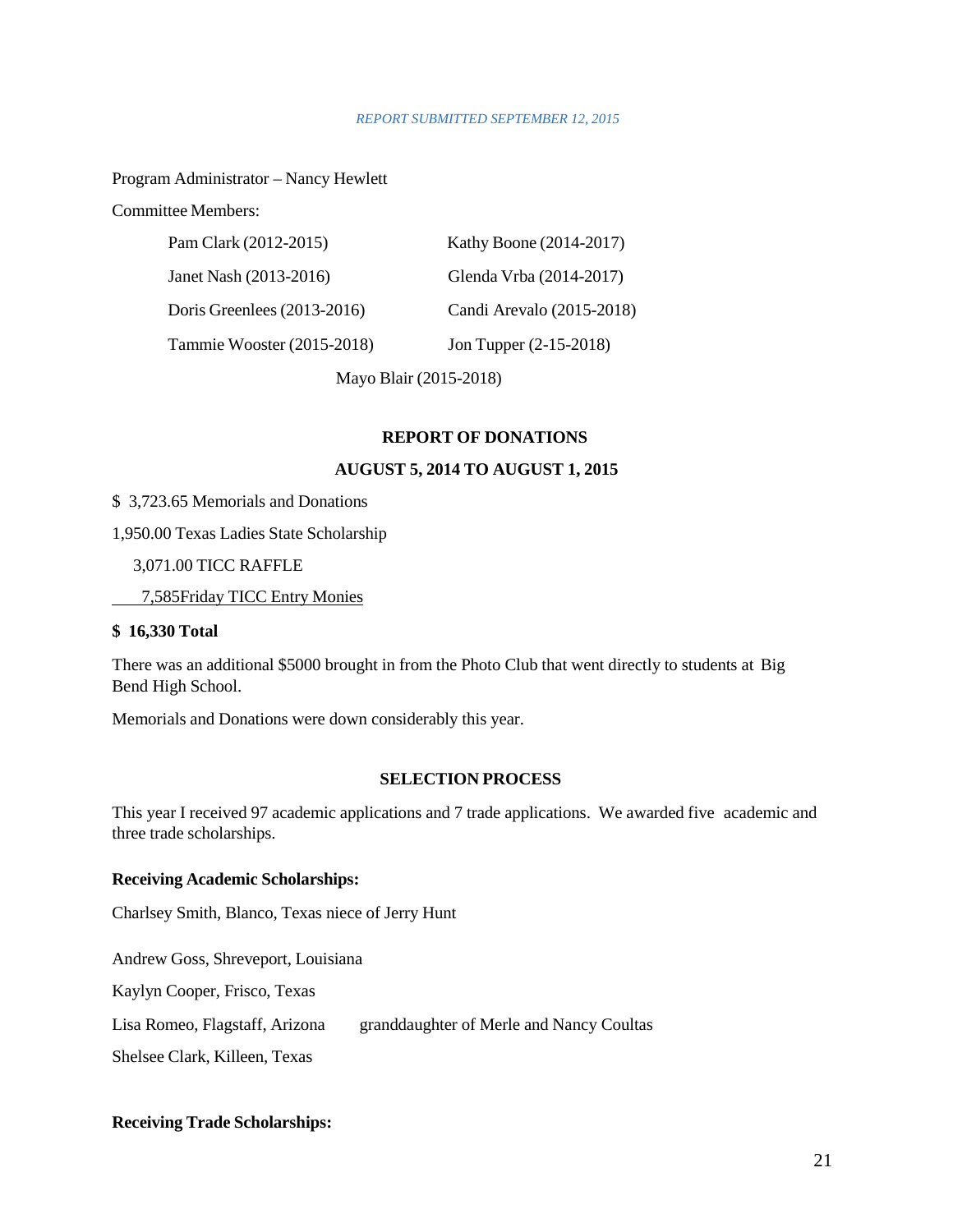Tegan Carrier, Scottsbluff, Nebraska

Thomas Pinnell, Shreveport, Louisiana

Jeremiah Baker, Shreveport, Louisiana

### **RECOMMENDATIONS**

I am asking to unencumber the following funds:

\$500 (Matthew Hard), \$1000 (Natalie Jones) and \$500 (Jessenia Mercado)

Matthew and Natalie graduated early and thanked us for our support. Jessenia is no longer a student.

### (**Note: Board of Directors voted in the September 11, 2015 meeting to unencumber these funds)**

**Nancy Hewlett**

# *Old Business*

Motion by South of Texas Pod to approve Great Pepper's Meeting Rotation through 8 regions. Second by Concho Valley Pod.

### **Motion Passed:** *Unanimous*

Based on the proposed Regions (see attached), the following Regions will host upcoming Great Peppers' Meetings:

| 2016: Austin, Texas | 2017: East Coast    | 2018: Gulf Coast |
|---------------------|---------------------|------------------|
| 2019: Mid-West      | 2020: North Texas   | 2021: East Texas |
| 2022: Southwest     | 2023: Central Texas |                  |

Motion by Black Sheep Pod to not allow Gift Cards to be given as prizes at a cook-off. Second by Purgatory Creek Pod.

Discussion Ensued.

### **Second and Motion were withdrawn.**

# *New Business*

### CASI IT Committee Report 2015 GPM

• Active March 2015 – Initially hard to form committee (Dave Hewlett was the key)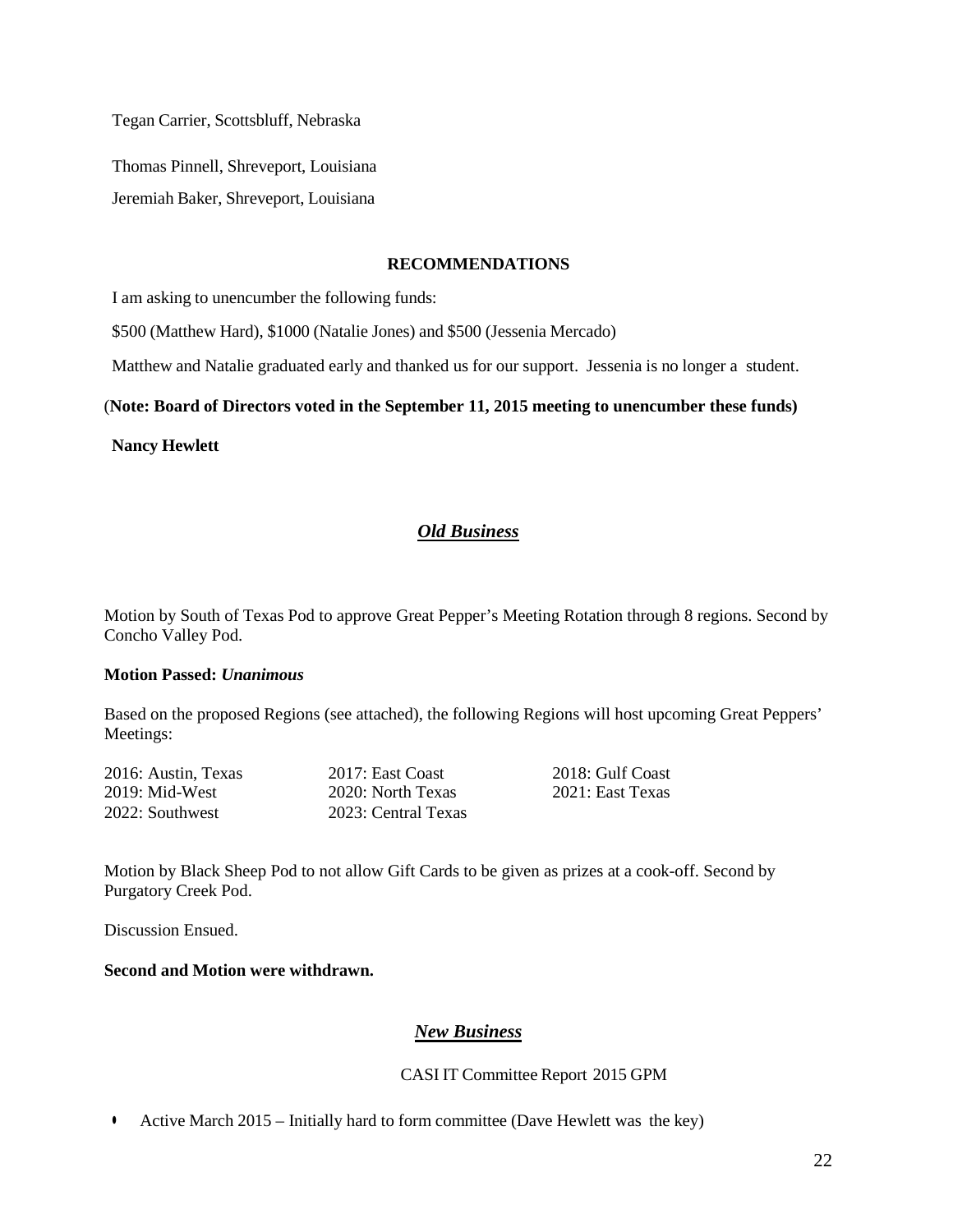- o IT members Ted Fichtl, Richard Knight, Dave Hewlett, Lewis Garrett, Rolland Pate
- Products research and viewed
	- o Wild Apricot, AMO, Weebly, Caspio
- Caspio and Weebly products (May 2015)
	- o Had a choice to look at Weebly and Caspio and work done in Caspio Shelly and Lee join CASI IT team in June
	- o Caspio the better choice given prior work and ease of development.
- The requirements are driven by the team, current workers and members.
- The goals.
	- o Maintainable Solution in place for full up testing by Jan 2016.
	- o Cut over by Oct 1, 2016, start of the CASI year.
- Solution DEMOS
	- $\circ$  A demo was held for the BOD, CASI functional team on Aug 26<sup>th</sup>
	- o GP demo covered Membership, Event, Tally, and the wealth of functions that are in place. Reports are unlimited and simple to create.
	- o Dress up will be in the future.
	- o Weebly will be the web provider.
	- o CASICHILI.NET will be upgraded soon featuring a menu driven home web page. All existing links and files will be implemented.
- Online Emphasis
	- o Security Members and business users
	- o Results submission
	- o Event creation
	- o Event views / Calendar views
- Future development
	- o Donations page
	- o TICC gate and registration lists
		- o CASI Trails feeds, Some are in place.
		- o QB links
		- o Develop training videos
		- o Develop online help guides

The CASI IT infrastructure costs are booked into two different categories of expenses:

1. Recurring Cost (cost which recur monthly or annually)

A. [www.casichili.net](http://www.casichili.net/) (Weebly)

Production site \$79 annual cost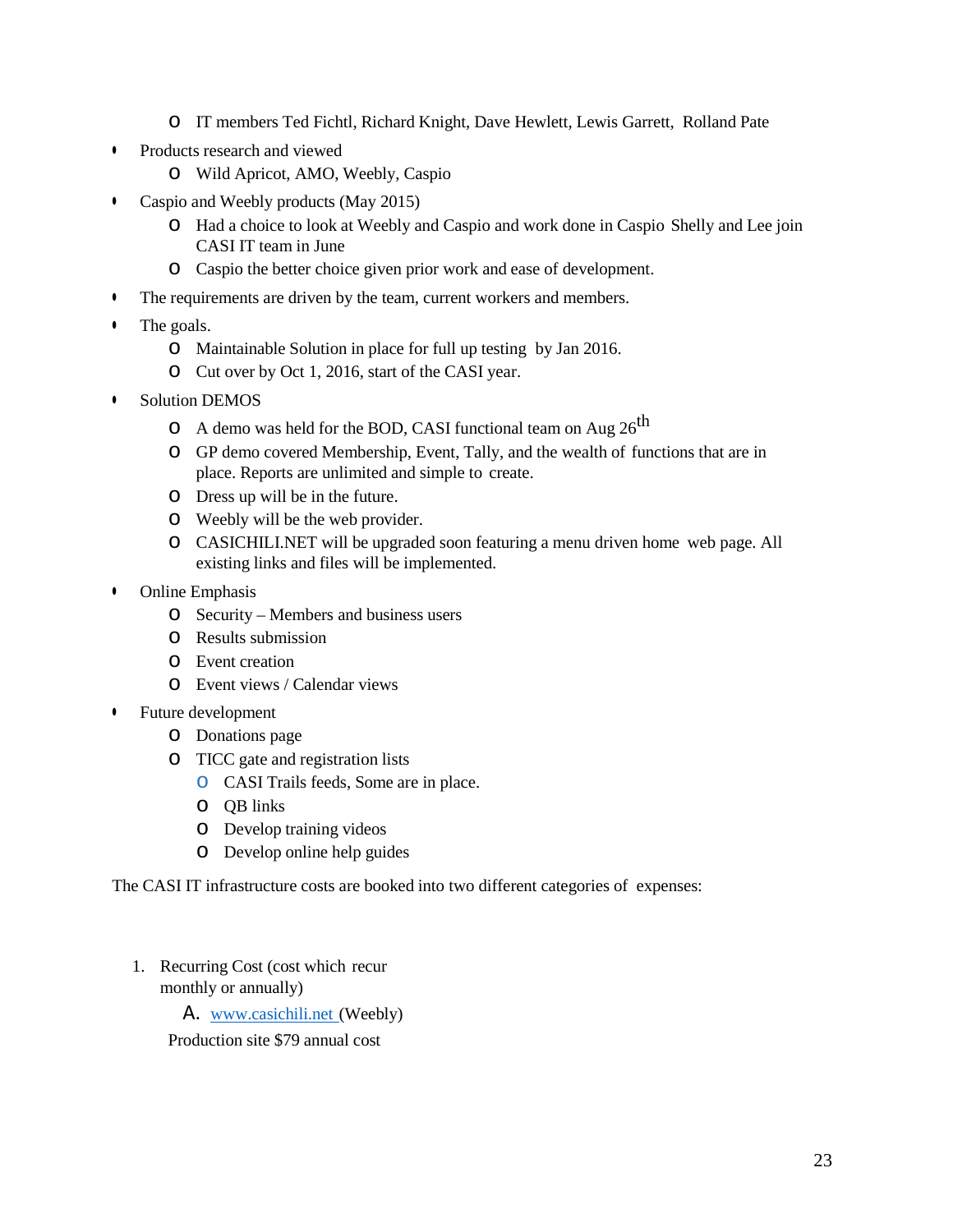- B. Caspio Database production site \$199.20 per month \$2390.40 per annual
- C. Office 365 (cloud base sharing) \$48 per month \$576 per annual Includes shared drive and casichili.net emails

TOTAL Recurring Cost: \$3045

2. Development Cost (one time cost related to development of IT infrastructure)

> A. [www.casichili.com \(](http://www.casichili.com/)Weebly) development site \$79 annual cost

B. Misc. software \$135 TOTAL Development Cost: \$214

### *Election of New Directors*

The newly elected Directors are: Keith Longabaugh- 3 Year Term 68 Votes Kris Hudspeth- 3 Year Term 63 Votes Susan Armand- 2 Year Term 56 Votes Don Hoy- 2 Year Term 49 Votes

Motion by Thousand Trails-Lake Whitney Pod to Recess for election of CASI Officers. Seconded by Piney Woods Pod.

#### **Motion Passed:** *Unanimous*

Meeting was called back to order by Ted Fichtl.

The 2016 CASI Officers are:

President- Richard Knight First Vice President- Kris Hudspeth Second Vice President- Harvey West Executive Director- Ted Fichtl Treasurer- Mary Ellen Gillen Secretary- Cindy Noe

### *Closing Statements*

Ted Fichtl thanked everyone involved for a very successful meeting. Thank you to all Great Peppers, Regional Referees, Directors, and volunteers for all that you do for CASI. I appreciate all the feedback that I have received this year, it helps us all grow and get better.